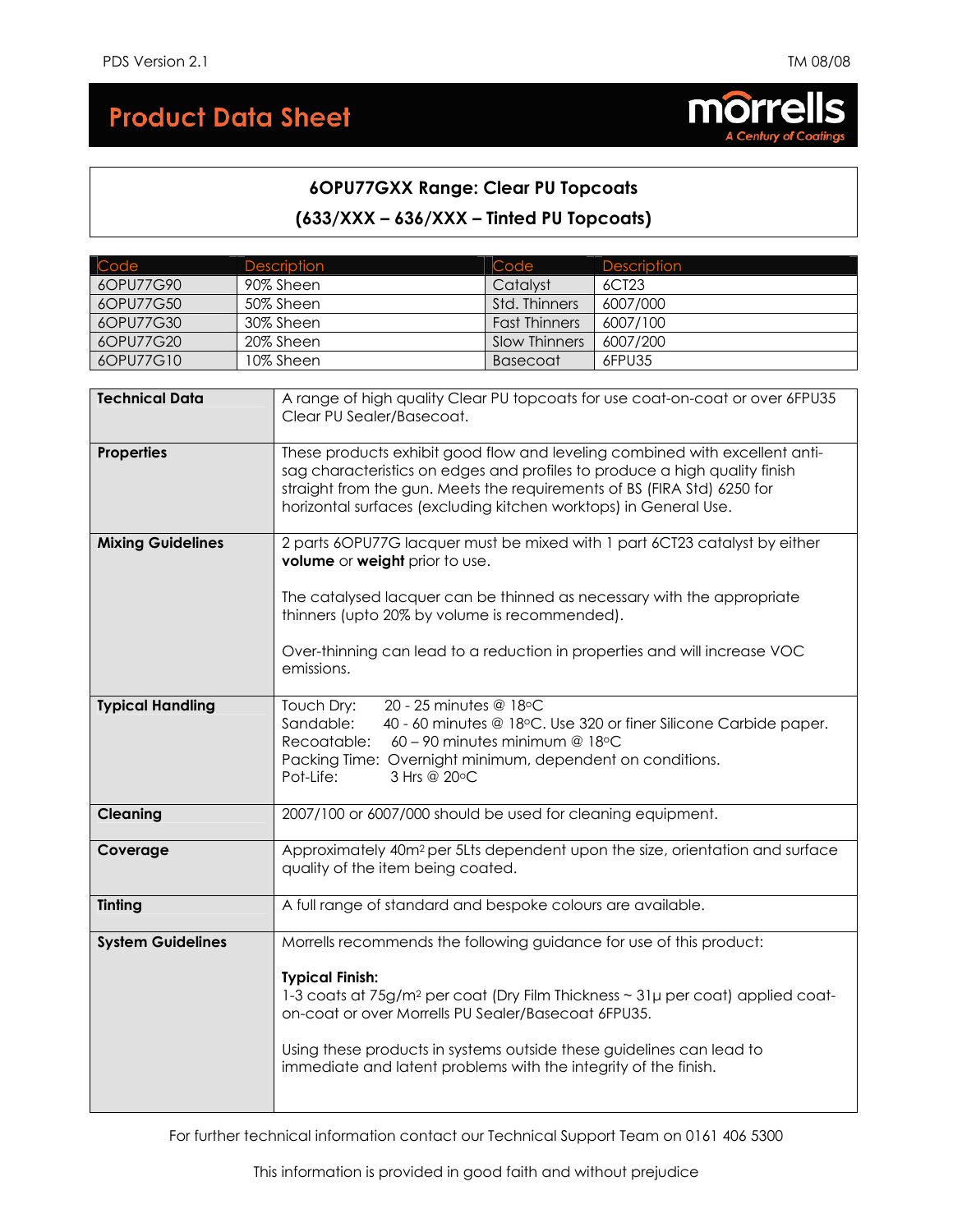| <b>Important Information</b> | $\triangleright$ Designed for spray application<br>Morrells do not recommend the mixing of catalysed material with fresh<br>➤<br>material. Always catalyse enough products for the job and consider<br>the pot-life.<br>Use only with the recommended catalyst- the use of non-<br>recommended catalyst can cause patchy/uneven drying.<br>Under or over catalysing can cause impairment of cure and cracking.<br>➤<br>Use only the recommended thinner. Use of non-recommended thinner<br>$\blacktriangleright$<br>can cause uneven/patchy drying.<br>Excessive coating weights can lead to cracking or lifting.<br>➤<br>Leave adequate time between coats. Do not apply more than 3 coats<br>$\triangleright$<br>in one day. Denib between coats to aid adhesion.<br>Do not overcoat with Acid Catalyst (AC) products.<br>$\triangleright$<br>This range is not suitable for 'pulling over'.<br>≻<br>Product should be stored above 5°C and protected from frost.<br>≻<br>Optimum application is achieved between 18°C and 22°C with good<br>$\triangleright$<br>air movement and ventilation.<br>Finished products should not be subjected to environments with<br>temperatures of $\leq 2$ °C.<br>Out of scope with 2004/42/EC.<br>$\blacktriangleright$ |
|------------------------------|--------------------------------------------------------------------------------------------------------------------------------------------------------------------------------------------------------------------------------------------------------------------------------------------------------------------------------------------------------------------------------------------------------------------------------------------------------------------------------------------------------------------------------------------------------------------------------------------------------------------------------------------------------------------------------------------------------------------------------------------------------------------------------------------------------------------------------------------------------------------------------------------------------------------------------------------------------------------------------------------------------------------------------------------------------------------------------------------------------------------------------------------------------------------------------------------------------------------------------------------------------------|
| <b>Health &amp; Safety</b>   | Reference should be made to the appropriate MSDS for this product range,<br>which can be found at www.morrells.co.uk<br>Refer to HSE leaflet INDG 388 - working with 2 pack isocyanate paints before<br>using this product (www.hse.gov.uk/pubns/indg388.pdf).<br>The use of correct personal protection equipment (PPE) is strongly<br>recommended when using these products.<br>These products are intended for <b>professional use</b> only.                                                                                                                                                                                                                                                                                                                                                                                                                                                                                                                                                                                                                                                                                                                                                                                                              |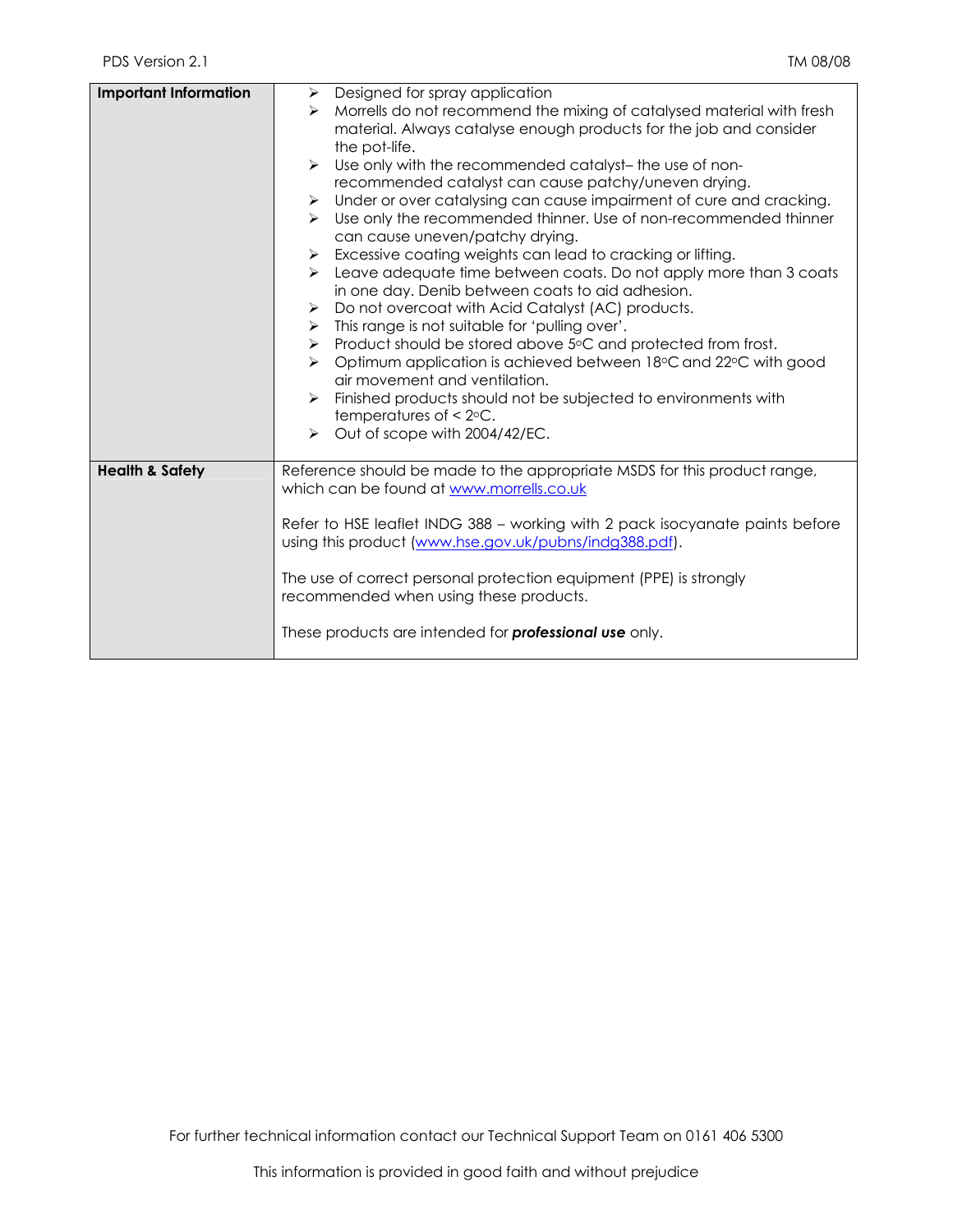

## **SAFETY DATA SHEET**

## **1 - IDENTIFICATION OF THE SUBSTANCE/PREPARATION AND OF THE COMPANY/UNDERTAKING**

## **Identification of the substance or preparation:**

Name: RANGE OF CLEAR PU TOPCOAT MIX 2:1 BY VOLUME WITH 6CT23.

Product code: 6OPU77.

## **Company/undertaking identification:**

Registered company name: Morrells Woodfinishes Ltd.

Address: Wellington Works, Mill Lane, Woodley.SK6 1RN.Stockport.Cheshire.

Telephone: 0161 406 5300. Fax:0161 406 6276. Telex:.

enquiries@morrells.co.uk

www.morrells.co.uk

**Emergency telephone: .**

Association/Organisation: .

## **Use of the substance/preparation:**

Paint Product. Intended for professional users. Please refer to the Technical data sheet.

## **2 - HAZARDS IDENTIFICATION**

This product is classed: Highly flammable liquid.

Possibility of irritation to the skin.

Possibility of noxious effects with symptoms of slight poisoning by inhalation and contact with the skin.

## **Preparation classification:**



## **3 - COMPOSITION/INFORMATION ON INGREDIENTS**

Full text of risk phrases appearing in section 3: see section 16.

## **Hazardous substances present on their own:**

(present in the preparation at a sufficient concentration to give it the toxicological characteristics it would have in a 100% pure

| stato,       |           |           |        |       |                 |                       |
|--------------|-----------|-----------|--------|-------|-----------------|-----------------------|
| <b>INDEX</b> | CAS       | EC        | Name   | Symb. | IR.             | %                     |
| 601 022 00 9 | 1330 20 7 | 215-535-7 | XYLENE | Xn    | Xn: R20/21      | $125 \le x \% \le 50$ |
|              |           |           |        |       | Xi: R38         |                       |
|              |           |           |        |       | R <sub>10</sub> |                       |

|  | Other substances representing a hazard: |  |
|--|-----------------------------------------|--|
|  |                                         |  |

state)

| <b>INDEX</b> | CAS      | EC        | Name                    | ∣Symb. | IR.        | $\%$                          |
|--------------|----------|-----------|-------------------------|--------|------------|-------------------------------|
| 601 023 00 4 | 100 41 4 | 202-849-4 | ETHYLBENZENE            | Xn F   | Xn: R20    | $ 2.5 \le x \frac{9}{6} < 10$ |
|              |          |           |                         |        | F.R11      |                               |
| 606 004 00 4 | 108-10-1 | 203 550 1 | IISOBUTYL METHYL KETONE | Xn F   | Xn: R20    | $ 2.5 \le x \frac{9}{6} < 10$ |
|              |          |           |                         |        | Xi: R36/37 |                               |
|              |          |           |                         |        | F.R11      |                               |
|              |          |           |                         |        | l R66      |                               |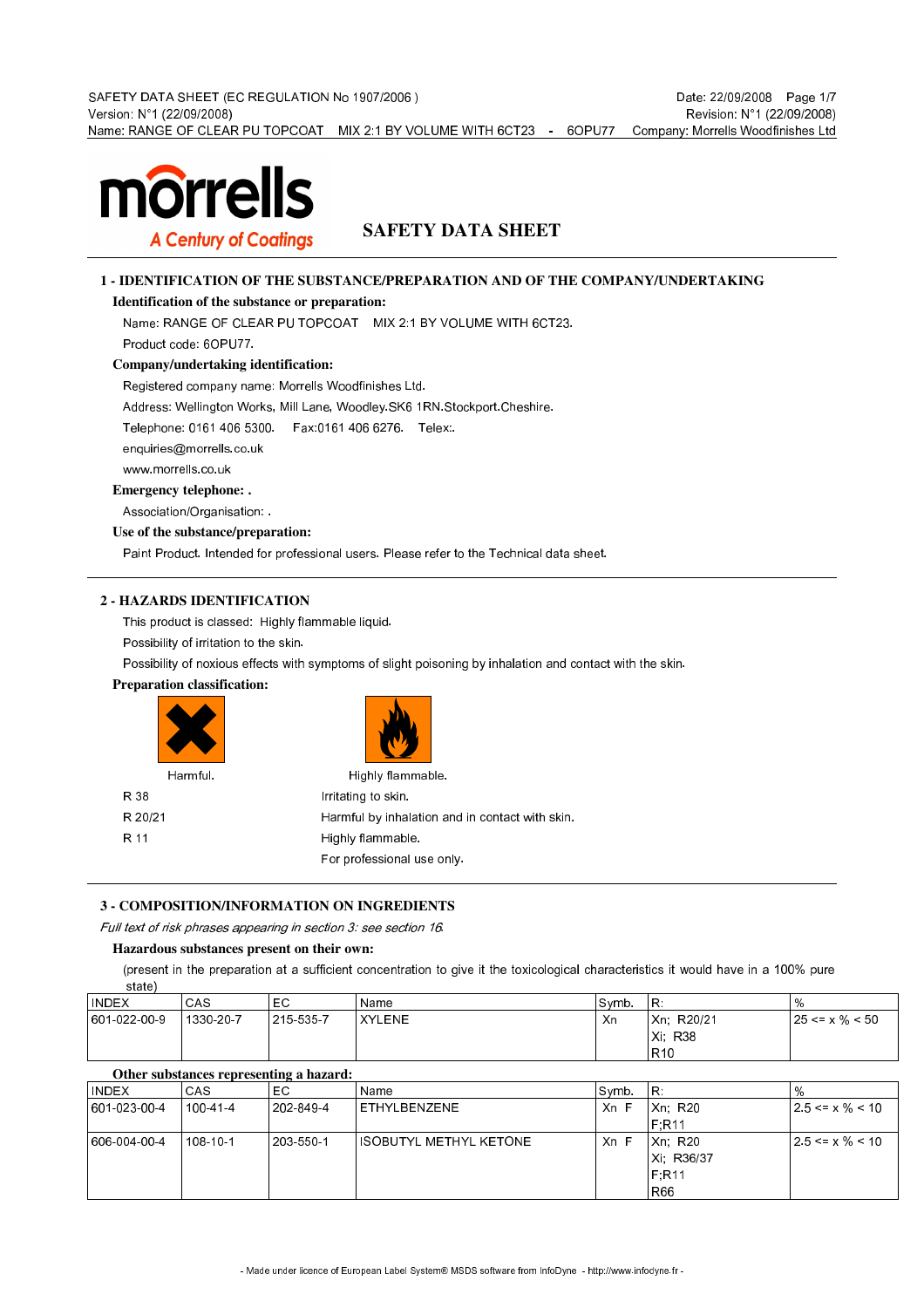**Substances present at a concentration below the minimum danger threshold:**

| <b>INDEX</b> | <b>CAS</b> | EC.       | Name                    | Symb. | IR.               | $\%$                   |
|--------------|------------|-----------|-------------------------|-------|-------------------|------------------------|
| 601 021 00 3 | 108 88 3   | 203 625 9 | <b>TOLUENE</b>          | Xn F  | Repr Cat 3 R63    | $ 2.5 \le x \% \le 10$ |
|              |            |           |                         |       | Xn, R48/20 R65    |                        |
|              |            |           |                         |       | Xi R38            |                        |
|              |            |           |                         |       | F.R11             |                        |
|              |            |           |                         |       | <b>R67</b>        |                        |
| 606 002 00 3 | 178 93 3   | 201-159-0 | <b>BUTANONE</b>         | Xi F  | Xi R36            | $25 \le x \% \le 10$   |
|              |            |           |                         |       | F R <sub>11</sub> |                        |
|              |            |           |                         |       | R66 R67           |                        |
| 607 025 00 1 | 123 86 4   | 204 658 1 | N-BUTYL ACETATE         |       | R <sub>10</sub>   | $12.5 \le x \% \le 10$ |
|              |            |           |                         |       | R66 R67           |                        |
| 607 195 00 7 | 108 65 6   | 203 603 9 | 2-METHOXY-1-METHYLETHYL | Xi    | Xi R36            | $25 \le x \% \le 10$   |
|              |            |           | ACETATE                 |       | R10               |                        |

## **Other substances with occupational exposure limits:**

No known substance in this category present.

## **4 - FIRST AID MEASURES**

As a general rule, in case of doubt or if symptoms persist, always call a doctor. NEVER induce swallowing in an unconscious person.

#### **In the event of exposure by inhalation:**

If a large quantity is inhaled, move the patient into the fresh air and keep him/her warm and still.

If breathing is irregular or has stopped, effect mouth-to-mouth resuscitation and call a doctor.

Do not give the patient anything orally.

### **In the event of splashes or contact with eyes:**

Wash thoroughly with soft, clean water for 15 minutes holding the eyelids open.

Refer the patient to an ophthalmologist, in particular if there is any redness, pain or visual impairment.

#### **In the event of splashes or contact with skin:**

Remove contaminated clothing and wash the skin thoroughly with soap and water or a recognised cleaner.

#### DO NOT use solvents or thinners.

If the contaminated area is widespread and/or there is damage to the skin, a doctor must be consulted or the patient transferred to hospital

#### **In the event of swallowing:**

In the event of swallowing, if the quantity is small (no more than one mouthful), rinse the mouth with water and consult a doctor. Keep still. DO NOT induce vomiting.

Call a doctor immediately and show him the label.

## **5 - FIRE-FIGHTING MEASURES**

Chemical powders, carbon dioxide and other extinguishing gas are suitable for small fires.

## **Suitable extinguishing media:**

Carbon dioxide, chemical powders, foams, and other extinguishing gases.

In the event of fire, use specifically suitable extinguishing agents. Never use water.

## **Extinguishing media which must not be used for safety reasons:**

Water is not generally recommended since it can be ineffective; however, it can be used successfully to cool containers exposed to the fire and to disperse fumes.

A fire will often produce a thick black smoke. Exposure to decomposition products may be hazardous to health.

Do not breathe in smoke.

Prevent the effluent of fire-fighting measures from entering drains or waterways.

#### **Special protective equipment for fire-fighters:**

Fire-fighting personnel are to be equipped with autonomous insulating breathing apparatus.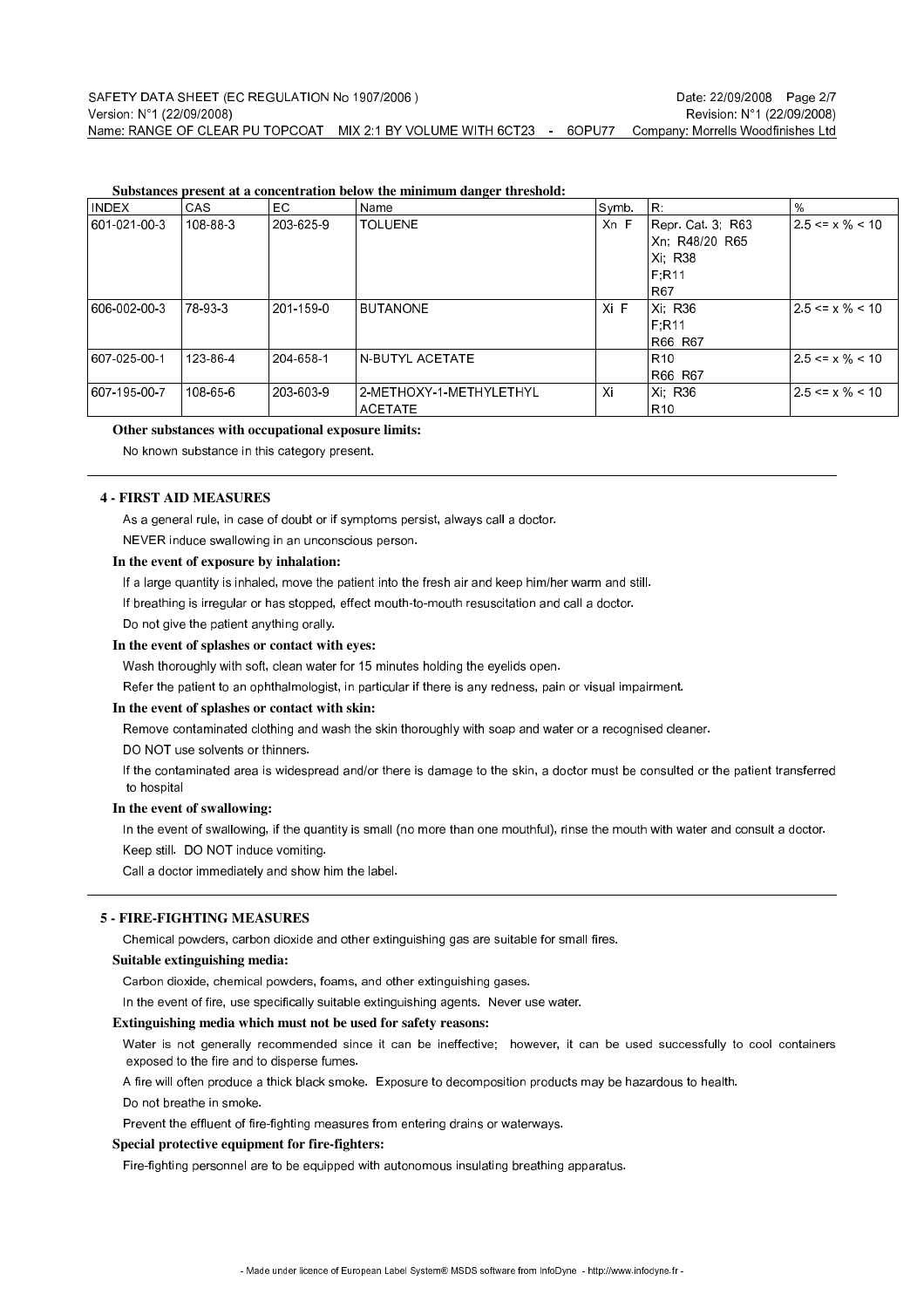## **6 - ACCIDENTAL RELEASE MEASURES**

#### **Personal precautions:**

On account of the organic solvents contained in the preparation, eliminate sources of ignition and ventilate the premises.

Avoid inhaling the vapors.

Avoid any contact with the skin and eyes.

Consult the safety measures listed under headings 7 and 8.

#### **Environmental precautions:**

Contain and control the leaks or spills with non-combustible absorbent materials such as sand, earth, vermiculite, diatomaceous earth in drums for waste disposal.

Prevent any material from entering drains or waterways.

Use drums to dispose of waste recovered in accordance with applicable regulations (see heading 13).

If the product contaminates waterways, rivers or drains, alert the relevant authorities in accordance with statutory procedures

#### **Methods for cleaning up:**

Clean preferably with a detergent, do not use solvents.

## **7 - HANDLING AND STORAGE**

The regulations relating to storage premises apply to workshops where the product is handled.

## **Handling:**

Handle in well-ventilated areas.

The vapors are denser than air. They can spread along the ground and form explosive mixtures with air

Prevent the formation of flammable or explosive concentrations in air and avoid vapor concentrations higher than the occupational exposure limits.

## **Fire prevention:**

Prevent the accumulation of electrostatic charges with connections to earth

The preparation may become electrostatically charged; always place on the ground during transfer. Wear antistatic shoes and clothes and make floors of conductive materials.

Use the product in premises where there are no naked flames or other sources of ignition and have protected electrical equipment

Keep packages tightly closed and away from sources of heat, sparks and naked flames.

Do not use tools which may produce sparks. Do not smoke.

Prevent access by unauthorised personnel.

## **Recommended equipment and procedures:**

For personal safety, see §8.

Observe precautions stated on label and also industrial safety regulations

Avoid inhaling solvent vapors and spray-gun aerosols

Packages which have been opened must be reclosed carefully and stored in an upright position

Avoid inhaling vapors.

Where the personnel must carry out work in a booth, whether for spraying or otherwise, the ventilation may be inadequate to control particles and solvent vapors in every case.

It is therefore recommended that personnel wear masks with a compressed air supply during spraying operations until the concentration of particles and solvent vapors has fallen below the exposure limits.

Avoid contact of product with the skin and eyes

## **Prohibited equipment and procedures:**

Smoking, eating and drinking are prohibited in premises where the preparation is used

Never open the packages under pressure

#### **Storage:**

Keep the container tightly closed in a dry, well-ventilated place

Keep away from all sources of ignition - do not smoke.

Keep well away from all sources of ignition, heat and direct sunlight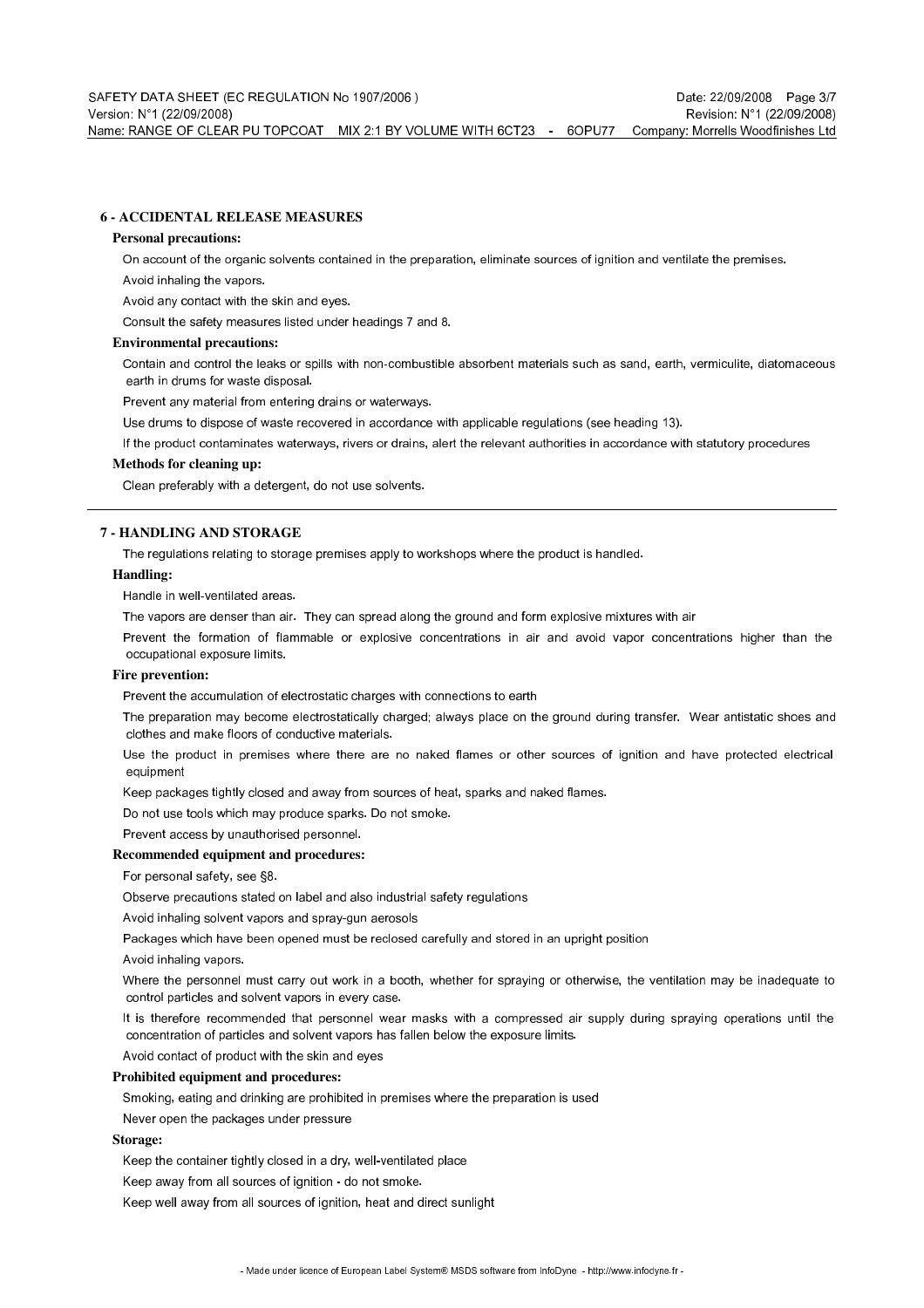The floor must be impermeable and form a collecting basin so that, in the event of an accidental spillage, the liquid cannot spread beyond this area.

## **8 - EXPOSURE CONTROLS/PERSONAL PROTECTION**



Use personal protection equipment as per Directive 89/686/EEC.

## **Technical measures:**

Ensure adequate ventilation, if possible with extractor fans at work posts and appropriate general extraction.

If this ventilation is insufficient to maintain the concentration of solvent vapors below the exposure limits, wear breathing apparatus

#### **Exposure limit values (2003-2006):**

| UK/WELS   | TWA:      | STEL.     | Ceiling: | Definition: | Criterion: |
|-----------|-----------|-----------|----------|-------------|------------|
| 108-65-6  | 50 ppm    | $100$ ppm |          | ۰           |            |
| 123-86-4  | 150 ppm   | $200$ ppm |          |             |            |
| 108-10-1  | 50 ppm    | 100 ppm   |          |             |            |
| 78 93 3   | $200$ ppm | 300 ppm   |          |             |            |
| 100-41-4  | $100$ ppm | $125$ ppm |          |             |            |
| 1330-20-7 | 50 ppm    | 100 ppm   |          |             |            |
| 108-88-3  | 50 ppm    | $150$ ppm |          |             |            |
|           |           |           |          |             |            |
| UK/OES    | TWA:      | STEL:     | Ceiling: | Definition: | Criterion: |
| 108-65-6  | 50 ppm    | 100 ppm   |          |             |            |
| 123-86-4  | $150$ ppm | 200 ppm   |          |             |            |
| 108-10-1  | 50 ppm    | 100 ppm   |          |             |            |
| 78 93 3   | 200 ppm   | 300 ppm   |          |             |            |
| 100-41-4  | 100 ppm   | 125 ppm   |          |             |            |
| 1330-20-7 | 50 ppm    | 100 ppm   |          |             |            |

#### **Respiratory protection:**

With this preparation, avoid in particular any inhalation of vapors.

- Anti-aerosol filters
- P2 (white)
- Anti-gas filters
- A2 (brown)

#### **Hand protection:**

Protective creams may be used for exposed skin, but they should not be applied after contact with the product. In the event of prolonged or repeated contact with the hands, use appropriate gloves.

Type of gloves recommended :

PVA (polyvinylalcohol)

**Eye and face protection:**

Avoid contact with the skin and eyes. Wear safety goggles

Provide eye washes in workshops where the product is constantly handled

#### **Skin protection:**

For further information, see § 11 of S.D.S. - Toxicological information.

#### **9 - PHYSICAL AND CHEMICAL PROPERTIES**

## **General information:**

Physical state: viscous liquid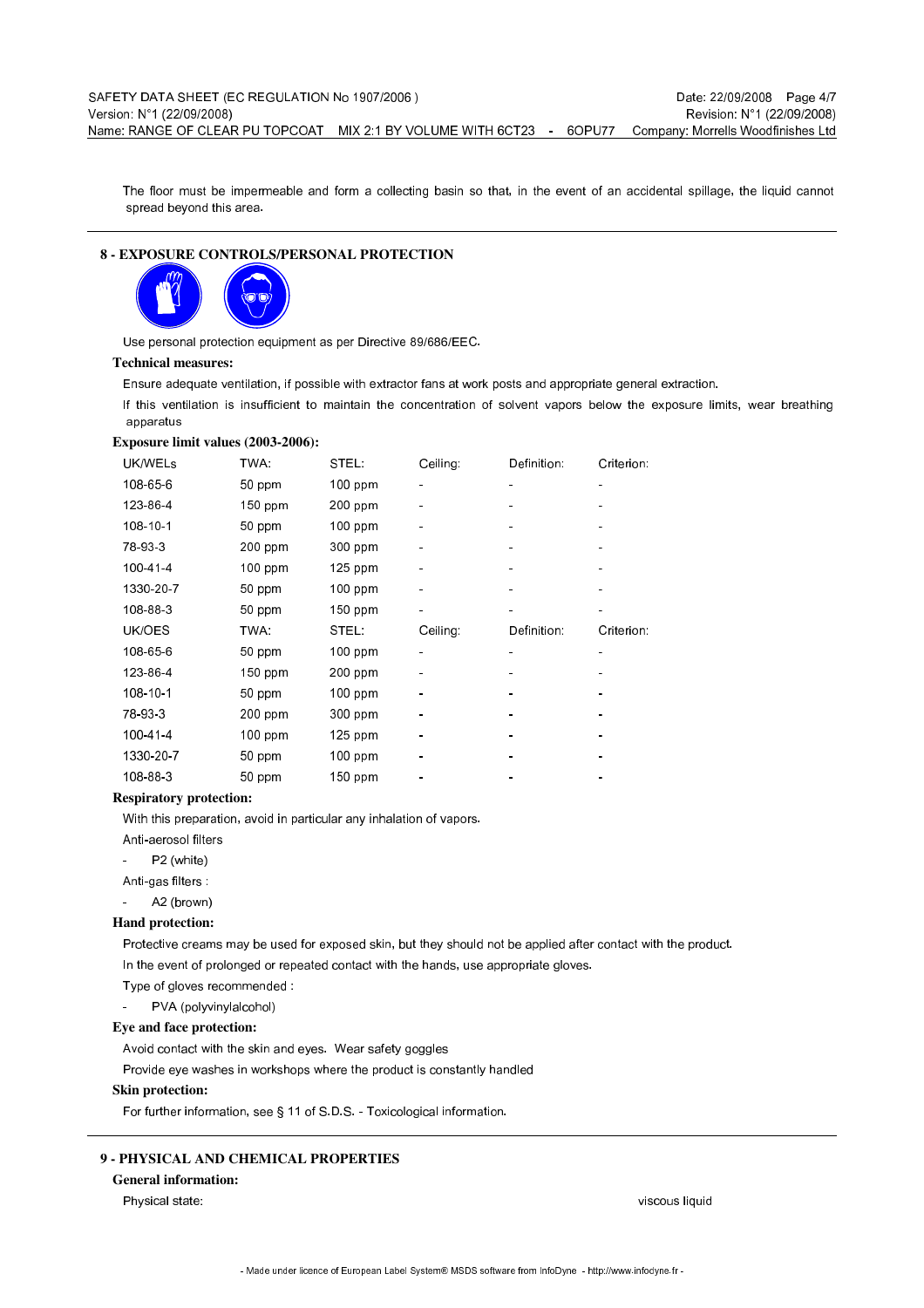#### **Important health, safety and environmental information:**

| pH of the substance or preparation:               | neutral.                  |
|---------------------------------------------------|---------------------------|
| When a pH measure is possible, it has a value of: | not stated.               |
| Boiling point/boiling range:                      | not specified.            |
| Flash point interval:                             | Flash point: $\leq$ 21°C. |
| Flash point:                                      | 4.00 °C.                  |
| vapour pressure:                                  | Below 110 kPa (1.10 bar). |
| Density:                                          | > 1                       |
| water solubility:                                 | Insoluble.                |
| Other information:                                |                           |
| meting point/meting range:                        | not specified.            |
| Self ignition temperature:                        | not specified.            |
| Decomposition point/decomposition range:          | not specified.            |
| $VOC$ (g/l).                                      | 547                       |
|                                                   |                           |

#### **10 - STABILITY AND REACTIVITY**

When exposed to high temperatures, the preparation may release dangerous decomposition products such as carbon monoxide and dioxide, smoke and nitrogen oxide

Any apparatus likely to produce a flame or to have a metallic surface at high temperature (burners, electric arcs, furnaces etc.) must not be allowed on the premises.

### **11 - TOXICOLOGICAL INFORMATION**

No data is available regarding the preparation itself.

Exposure to vapors from solvents contained in the preparation beyond the exposure limits stated may produce effects harmful to health, such as:

Irritation of mucous membrane and respiratory system, kidneys, liver and central nervous system.

Symptoms produced will include headaches, numbness, dizziness, fatigue, muscular asthenia and, in extreme cases, loss of consciousness.

Prolonged or repeated contact with the preparation may strip the skin of its natural oil and thus cause non-allergic dermatitis on contact and absorption through the epidermis.

Splashes in the eyes may cause irritation and reversible damage

It is generally agreed that substances contained are likely to cause significant irritation which lasts for at least twenty four hours after application to the healthy, unbroken skin of an animal for a period of up to 4 hours.

#### **Other data:**

CAS 108-88-3 : IARC Group 3 (The agent is not classifiable as to its carcinogenicity to humans).

CAS 1330-20-7 : IARC Group 3 (The agent is not classifiable as to its carcinogenicity to humans).

CAS 100-41-4 : IARC Group 2B (The agent is possibly carcinogenic to humans)

## **12 - ECOLOGICAL INFORMATION**

No ecological data on the product itself is available.

The product must not be allowed to run into drains or waterways.

#### **Other adverse effects:**

Germany: WGK 2 (VwVwS vom 17/05/99, KBws)

#### **13 - DISPOSAL CONSIDERATIONS**

Do not pour into drains or waterways.

## **Waste:**

Recycle or dispose of waste in compliance with current legislation, preferably via a certified collector or company. Do not contaminate the ground or water with waste, do not dispose of waste into the environment.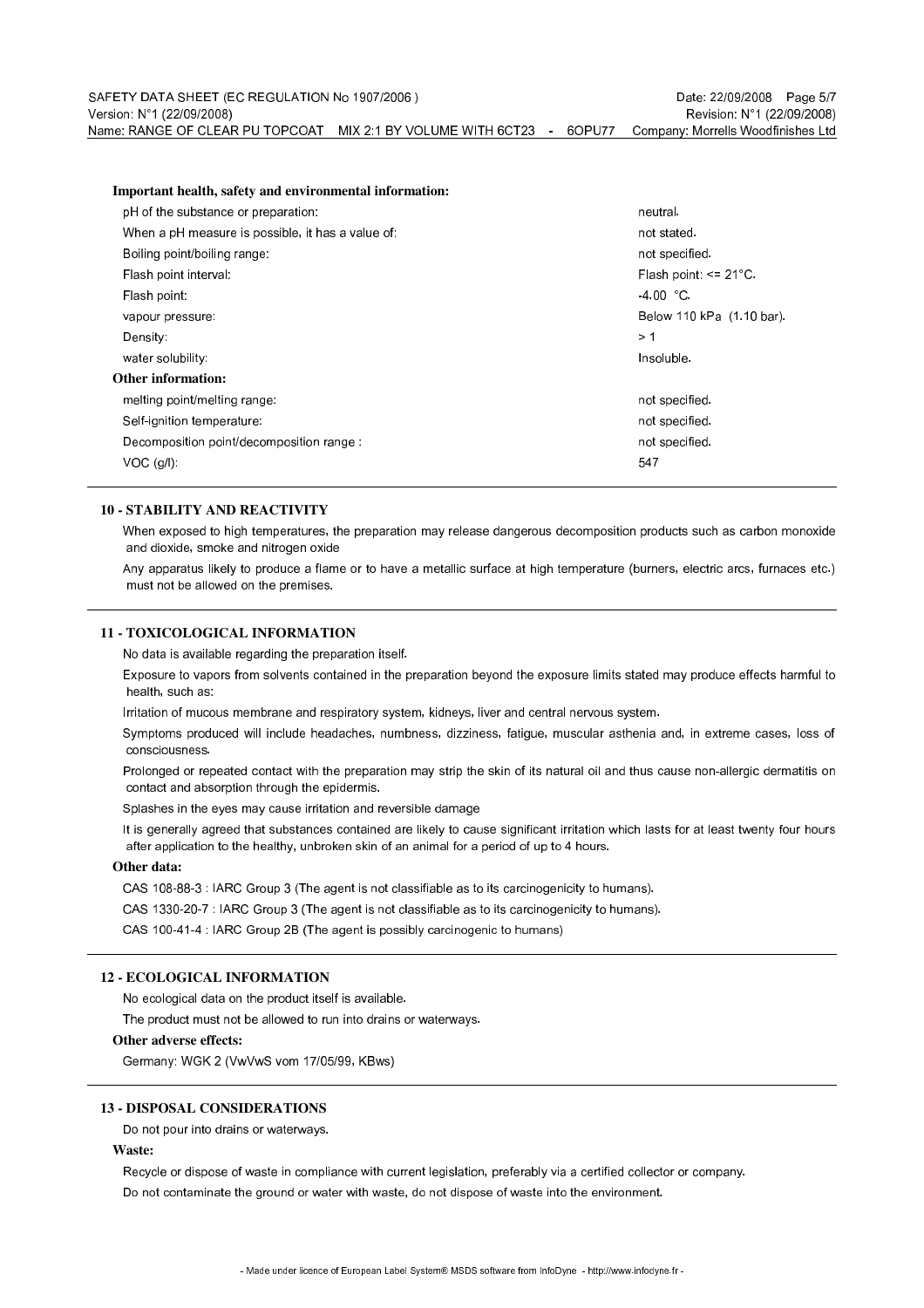### **Soiled packaging:**

Empty container completely. Keep label(s) on container. Give to a certified disposal contractor.

## **14 - TRANSPORT INFORMATION**

Transport product in compliance with provisions of the ADR for road, RID for rail, IMDG for sea and ICAO/IATA for air transport (ADR 2007 - IMDG 2006 - ICAO/IATA 2007).

UN1263=PAINT (including paint, lacquer, enamel, stain, shellac, varnish, polish, liquid filler and liquid lacquer base) or PAINT RELATED MATERIAL (including paint thinning and reducing compound)



## **15 - REGULATORY INFORMATION**

This preparation was classified in compliance with the directive known as <All preparations> 1999/45/EC and its adaptations In addition directive 2004/73/EC with the 29° adaptation of directive 67/548/EEC (Hazardous substances) have been taken into account.

## **Preparation classification:**





**Contains:**

215-535-7 XYLENE 202-849-4 ETHYLBENZENE 203-550-1 ISOBUTYL METHYL KETONE

|                | Particular hazards associated with the preparation and safety recommendations:                                       |
|----------------|----------------------------------------------------------------------------------------------------------------------|
| R 38           | Imtating to skin.                                                                                                    |
| R 20/21        | Harmful by inhalation and in contact with skin.                                                                      |
| R 11           | Highly flammable.                                                                                                    |
|                | For professional use only.                                                                                           |
| S 23           | Do not breathe gas/fumes/vapour/spray (appropriate wording to be specified by the<br>manufacturer).                  |
| S 36/37        | Wear suitable protective clothing and gloves.                                                                        |
| S 16           | Keep away from sources of ignition - No smoking.                                                                     |
| S 25           | Avoid contact with eyes                                                                                              |
| S <sub>9</sub> | Keep container in a well-ventilated place.                                                                           |
|                | Product submitted to restrictions on the marketing and use: see Directive 76/769/EEC and its<br>ensuing adaptations. |
|                |                                                                                                                      |

## **Particular provisions:**

Product not to be sold to the general public. (Dir 76/769/EC) - For professional use only.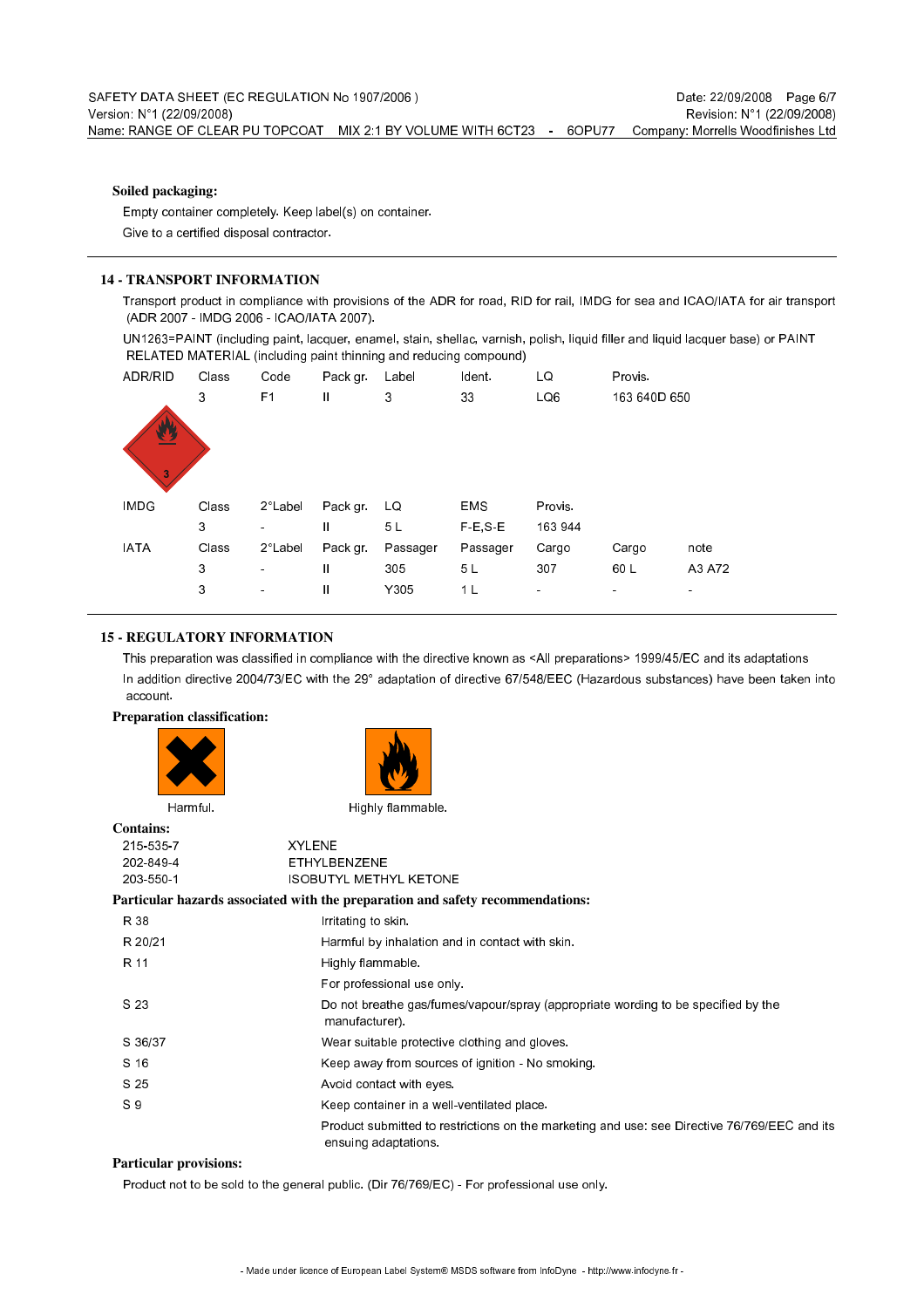Germany: WGK 2 (VwVwS vom 17/05/99, KBws)

## **16 - OTHER INFORMATION**

Since the user's working conditions are not known by us, the information supplied on this safety data sheet is based on our current level of knowledge and on national and community regulations.

The product must not be used for any purposes other than those specified under heading 1 without first obtaining written handling instructions.

It is at all times the responsibility of the user to take all necessary measures to comply with legal requirements and local regulations.

The information given on this safety data sheet must be regarded as a description of the safety requirements relating to our product and not a guarantee of its properties

## **Full text of risk phrases appearing in section 3:**

| R 10    | Flammable.                                                                            |
|---------|---------------------------------------------------------------------------------------|
| R 11    | Highly flammable.                                                                     |
| R 20    | Harmful by inhalation.                                                                |
| R 20/21 | Harmful by inhalation and in contact with skin.                                       |
| R 36    | Initating to eyes                                                                     |
| R 36/37 | Initiating to eyes and respiratory system.                                            |
| R 38    | Imtating to skin.                                                                     |
| R48/20  | Harmful: danger of serious damage to health by prolonged exposure through inhalation. |
| R 63 G3 | Possible risk of harm to the unborn child.                                            |
| R 65    | Harmful: may cause lung damage if swallowed.                                          |
| R 66    | Repeated exposure may cause skin dryness or cracking.                                 |
| R 67    | Vapours may cause drowsiness and dizziness.                                           |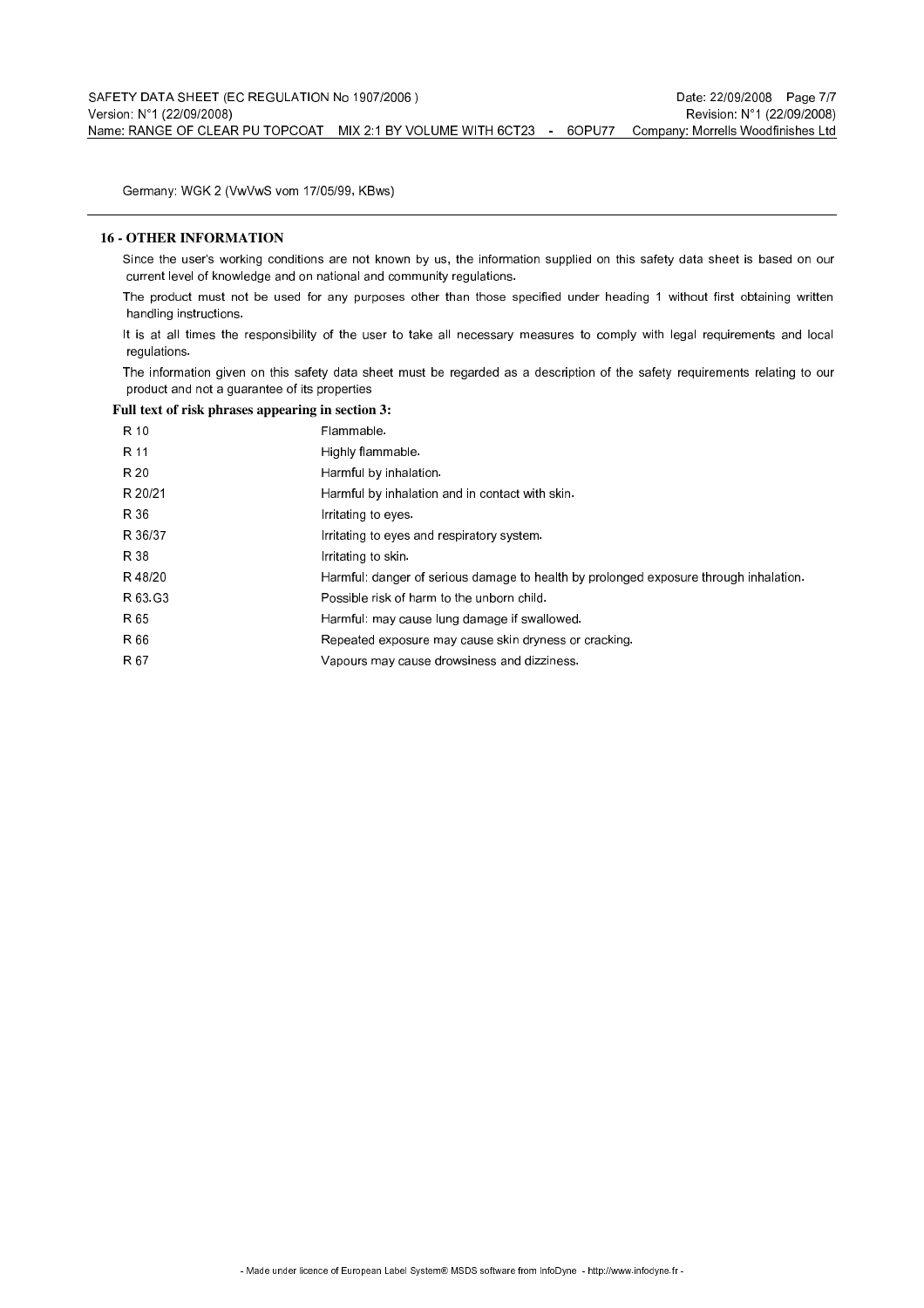# **Product Data Sheet**



# **6CT23: Catalyst/Hardener for Clear and Tinted PU Lacquers**

| Code                                                                                                           | <b>Description</b>                                                                                                                                                                                                                                                                                                                                                                                                                                                                                                                                                                                                                                                                                                                                                                                                                                                                                                                                                                                                                              |  |  |
|----------------------------------------------------------------------------------------------------------------|-------------------------------------------------------------------------------------------------------------------------------------------------------------------------------------------------------------------------------------------------------------------------------------------------------------------------------------------------------------------------------------------------------------------------------------------------------------------------------------------------------------------------------------------------------------------------------------------------------------------------------------------------------------------------------------------------------------------------------------------------------------------------------------------------------------------------------------------------------------------------------------------------------------------------------------------------------------------------------------------------------------------------------------------------|--|--|
| <b>6CT23</b>                                                                                                   | Polyurethane Catalyst/Hardener for Clear and Tinted PU Lacquers                                                                                                                                                                                                                                                                                                                                                                                                                                                                                                                                                                                                                                                                                                                                                                                                                                                                                                                                                                                 |  |  |
| For use with                                                                                                   | 6OPU77GXX PU Topcoats and 633/XXX - 636/XXX Tinted PU Topcoats                                                                                                                                                                                                                                                                                                                                                                                                                                                                                                                                                                                                                                                                                                                                                                                                                                                                                                                                                                                  |  |  |
|                                                                                                                |                                                                                                                                                                                                                                                                                                                                                                                                                                                                                                                                                                                                                                                                                                                                                                                                                                                                                                                                                                                                                                                 |  |  |
| <b>Technical Data</b>                                                                                          | A high quality polyisocyanate hardener/catalyst for use with Morrells Clear PU<br>topcoats.                                                                                                                                                                                                                                                                                                                                                                                                                                                                                                                                                                                                                                                                                                                                                                                                                                                                                                                                                     |  |  |
| <b>Properties</b>                                                                                              | Formulated to provide a high level of flexibility and speed of cure.                                                                                                                                                                                                                                                                                                                                                                                                                                                                                                                                                                                                                                                                                                                                                                                                                                                                                                                                                                            |  |  |
| <b>Mixing Guidelines</b>                                                                                       | Mix 2 parts Lacquer to 1 part Catalyst by volume or weight prior to use.                                                                                                                                                                                                                                                                                                                                                                                                                                                                                                                                                                                                                                                                                                                                                                                                                                                                                                                                                                        |  |  |
|                                                                                                                | The products should be mixed well, and under normal conditions will have a<br>workable pot-life of 3 hours after catalysis at 20°C.                                                                                                                                                                                                                                                                                                                                                                                                                                                                                                                                                                                                                                                                                                                                                                                                                                                                                                             |  |  |
| <b>Cleaning</b>                                                                                                | 2007/100 or 6007/000 should be used for cleaning equipment.                                                                                                                                                                                                                                                                                                                                                                                                                                                                                                                                                                                                                                                                                                                                                                                                                                                                                                                                                                                     |  |  |
| Consult Product Data Sheet for 6OPU77GXX Range.<br><b>Handling, Coverage &amp;</b><br><b>System Guidelines</b> |                                                                                                                                                                                                                                                                                                                                                                                                                                                                                                                                                                                                                                                                                                                                                                                                                                                                                                                                                                                                                                                 |  |  |
| <b>Important Information</b>                                                                                   | Morrells do not recommend the mixing of catalysed material with fresh<br>➤<br>material. Always catalyse enough products for the job and consider<br>the pot-life.<br>Use only with the recommended lacquers- use with non-<br>➤<br>recommended lacquer can cause patchy/uneven drying.<br>Under or over catalysing can cause impairment of cure and cracking.<br>➤<br>Product should be stored between 5°C and 28°C, and protected from<br>➤<br>frost.<br>Optimum application is achieved between 18°C and 22°C with good<br>➤<br>air movement and ventilation.<br>This product has a shelf-life of 12 months from date of manufacture in<br>➤<br>original, unopened packaging.<br>Polyisocyanates catalysts are affected by moisture. Always ensure part<br>➤<br>used cans are sealed air-tight. It is recommended that catalysts are<br>used within 1 week of opening, to ensure optimum properties.<br>Finished products should not be subjected to environments with<br>temperatures $<$ 2 $\circ$ C.<br>Out of scope with 2004/42/EC.<br>➤ |  |  |
| <b>Health &amp; Safety</b>                                                                                     | Reference should be made to the appropriate MSDS for this product, which<br>can be found at www.morrells.co.uk<br>Refer to HSE leaflet INDG 388 - working with 2 pack isocyanate paints before<br>using this product (www.hse.gov.uk/pubns/indg388.pdf).<br>The use of correct personal protection equipment (PPE) is strongly<br>recommended when using this product.<br>This product is intended for <b>professional use</b> only.                                                                                                                                                                                                                                                                                                                                                                                                                                                                                                                                                                                                            |  |  |

For further technical information contact our Technical Support Team on 0161 406 5300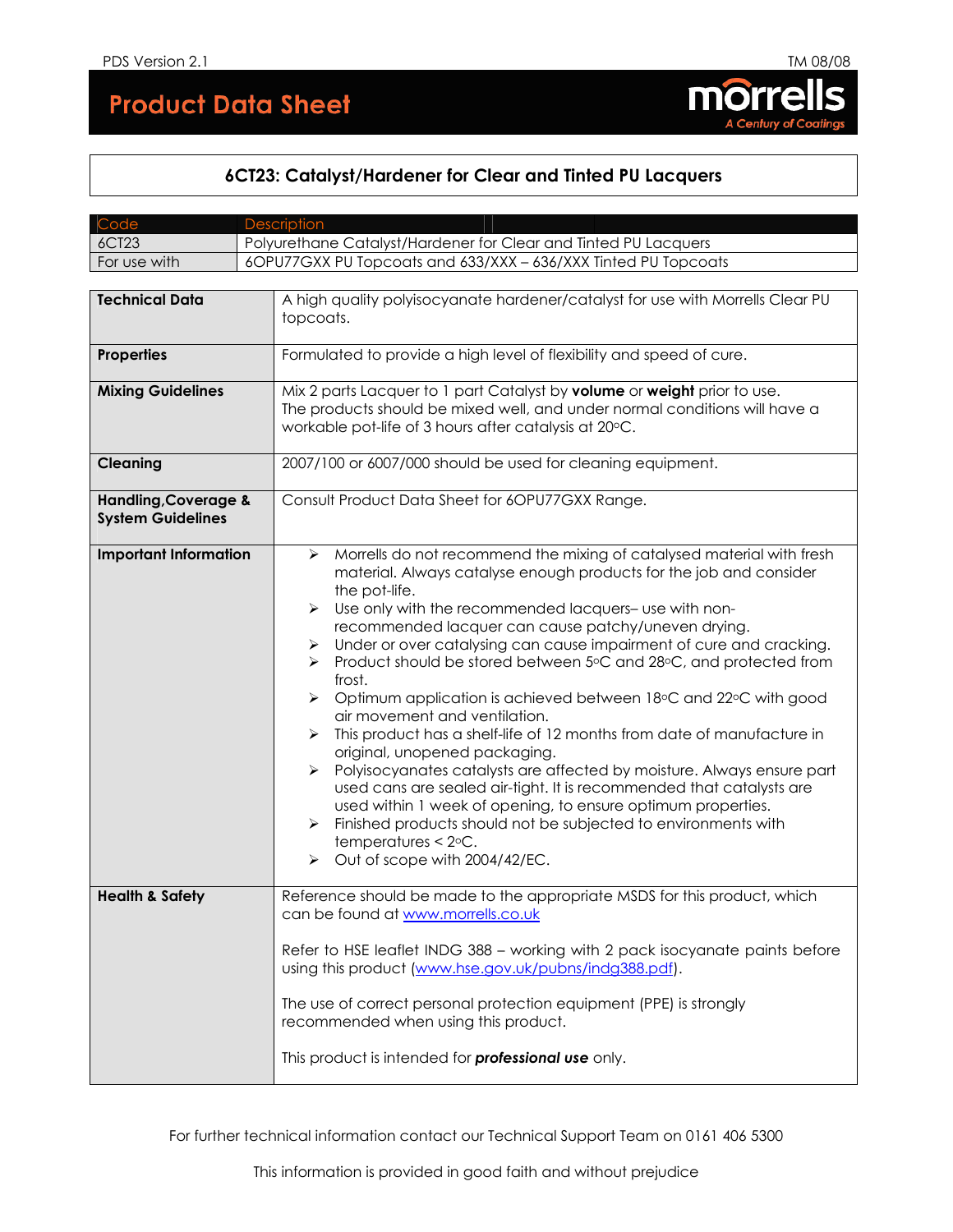

## **SAFETY DATA SHEET**

## **1 - IDENTIFICATION OF THE SUBSTANCE/PREPARATION AND OF THE COMPANY/UNDERTAKING**

**Identification of the substance or preparation:**

Name: CATALYST FOR CLEAR PU CATALYST.

Product code: 6CT23.

**Company/undertaking identification:**

Registered company name: Morrells Woodfinishes Ltd.

Address: Wellington Works, Mill Lane, Woodley.SK6 1RN.Stockport.Cheshire.

Telephone: 0161 406 5300. Fax:0161 406 6276. Telex:.

enquiries@morrells.co.uk

www.morrells.co.uk

**Emergency telephone: .**

Association/Organisation: .

**Use of the substance/preparation:**

Paint Product. Intended for professional users. Please refer to the Technical data sheet.

## **2 - HAZARDS IDENTIFICATION**

This product is classed: Highly flammable liquid.

Possibility of serious noxious effects in the event of repeated or prolonged exposure and by inhalation.

Possibility of irritation to the eyes and skin.

The preparation causes sensitisation of the skin and respiratory organs. It also irritates the skin and prolonged contact may aggravate this effect.

Possibility of category three toxic effects on reproduction.

Possibility of noxious effects with symptoms of slight poisoning by inhalation.

Possible risk of harm to the unborn child.

## **Preparation classification:**

| Harmful. | Highly flammable.                                                                     |
|----------|---------------------------------------------------------------------------------------|
| R 42/43  | May cause sensitization by inhalation and skin contact.                               |
| R 36/38  | Imitating to eyes and skin.                                                           |
| R 20     | Harmful by inhalation.                                                                |
| R 48/20  | Harmful: danger of serious damage to health by prolonged exposure through inhalation. |
| R 11     | Highly flammable.                                                                     |
| R 63     | Possible risk of harm to the unborn child.                                            |
|          | Contains isocyanates. See information supplied by the manufacturer.                   |
|          | For professional use only.                                                            |

## **3 - COMPOSITION/INFORMATION ON INGREDIENTS**

## Full text of risk phrases appearing in section 3: see section 16.

## **Hazardous substances present on their own:**

(present in the preparation at a sufficient concentration to give it the toxicological characteristics it would have in a 100% pure

| state <sup>)</sup>    |     |           |      |      |          |   |
|-----------------------|-----|-----------|------|------|----------|---|
| <b>INDEX</b><br>_____ | CAS | $ -$<br>◡ | Name | Symb | D.<br>D. | . |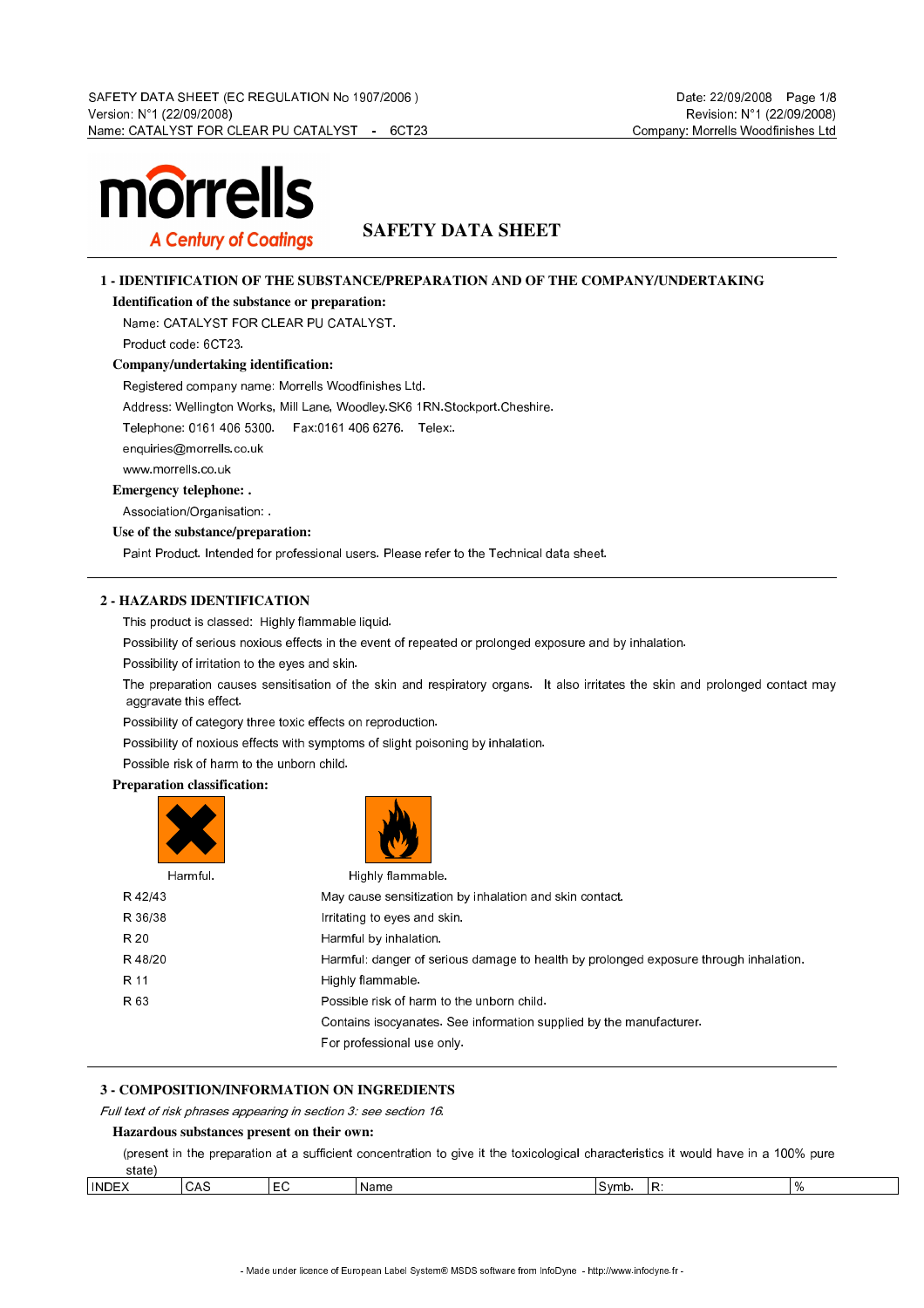| 601 021 00 3 | 108-88-3 | 203-625-9 | TOLUENE | Xn F | Repr Cat 3, R63 | $ 25 \le x \% \le 50$ |
|--------------|----------|-----------|---------|------|-----------------|-----------------------|
|              |          |           |         |      | Xn. R48/20 R65  |                       |
|              |          |           |         |      | Xi: R38         |                       |
|              |          |           |         |      | F.R11           |                       |
|              |          |           |         |      | R67             |                       |

#### **Other substances representing a hazard:**

| <b>INDEX</b> | er busbenneeb representing winning wi<br>CAS. | EC.       | Name                       | Symb. | IR.             | $\%$                 |
|--------------|-----------------------------------------------|-----------|----------------------------|-------|-----------------|----------------------|
| 606 002 00 3 | 78 93 3                                       | 201-159-0 | <b>BUTANONE</b>            | Xi F  | Xi: R36         | $10 \le x \% \le 25$ |
|              |                                               |           |                            |       | F:R11           |                      |
|              |                                               |           |                            |       | R66 R67         |                      |
| 607 022 00 5 | 141-78-6                                      | 205 500 4 | ETHYL ACETATE              | Xi F  | Xi: R36         | $10 \le x \% \le 25$ |
|              |                                               |           |                            |       | F:R11           |                      |
|              |                                               |           |                            |       | R66 R67         |                      |
| 607 025 00-1 | 123 86 4                                      | 204-658-1 | IN-BUTYL ACETATE           |       | R <sub>10</sub> | $10 \le x \% \le 25$ |
|              |                                               |           |                            |       | R66 R67         |                      |
| 615 006 00 4 | 26471 62 5                                    | 247 722 4 | IM-TOLYLIDENE DIISOCYANATE | $T+$  | Carc Cat 3, R40 | $0 \le x \% \le 2.5$ |
|              |                                               |           |                            |       | T+ R26          |                      |
|              |                                               |           |                            |       | Xn, R42/43      |                      |
|              |                                               |           |                            |       | Xi R36/37/38    |                      |
|              |                                               |           |                            |       | R52/53          |                      |
|              | 9017-01-0                                     |           | AROMATIC POLYISOCYANATE    | Xi    | Xi, R43         | $25 \le x \% \le 50$ |

**Substances present at a concentration below the minimum danger threshold:**

No known substance in this category present.

**Other substances with occupational exposure limits:**

No known substance in this category present.

#### **4 - FIRST AID MEASURES**

As a general rule, in case of doubt or if symptoms persist, always call a doctor.

NEVER induce swallowing in an unconscious person.

## **In the event of exposure by inhalation:**

If a large quantity is inhaled, move the patient into the fresh air and keep him/her warm and still.

If breathing is irregular or has stopped, effect mouth-to-mouth resuscitation and call a doctor.

Do not give the patient anything orally.

If the person is unconscious, place in the recovery position and call an ambulance.

#### **In the event of splashes or contact with eyes:**

Wash thoroughly with soft, clean water for 15 minutes holding the eyelids open.

Refer the patient to an ophthalmologist, in particular if there is any redness, pain or visual impairment.

#### **In the event of splashes or contact with skin:**

Remove contaminated clothing and wash the skin thoroughly with soap and water or a recognised cleaner.

DO NOT use solvents or thinners.

## **In the event of swallowing:**

In the event of swallowing, if the quantity is small (no more than one mouthful), rinse the mouth with water and consult a doctor. Keep still. DO NOT induce vomiting.

Call a doctor immediately and show him the label.

## **5 - FIRE-FIGHTING MEASURES**

Chemical powders, carbon dioxide and other extinguishing gas are suitable for small fires.

#### **Suitable extinguishing media:**

Carbon dioxide, chemical powders, foams, and other extinguishing gases.

In the event of fire, use specifically suitable extinguishing agents. Never use water.

## **Extinguishing media which must not be used for safety reasons:**

Water is not generally recommended since it can be ineffective; however, it can be used successfully to cool containers exposed to the fire and to disperse fumes.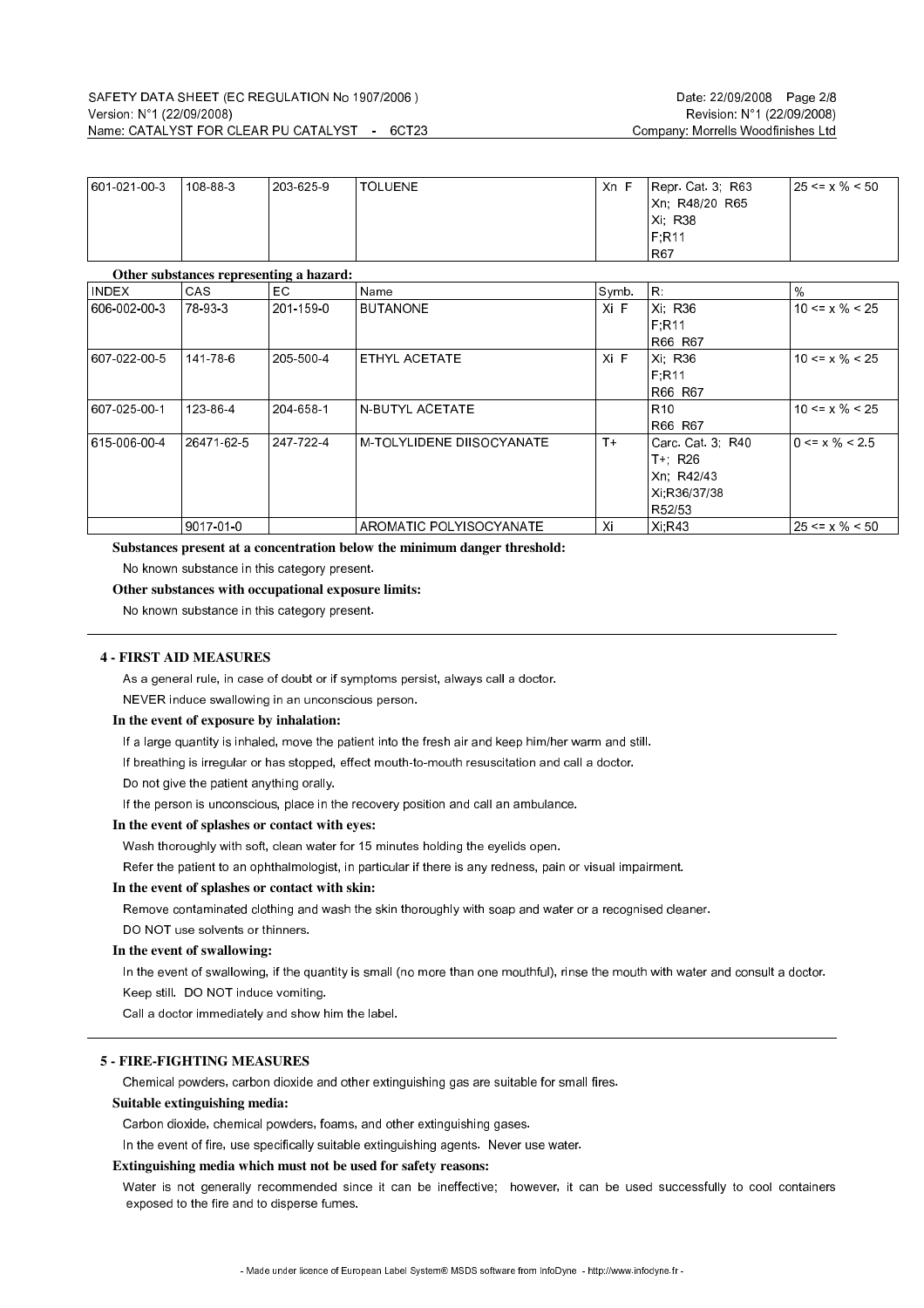A fire will often produce a thick black smoke. Exposure to decomposition products may be hazardous to health. Do not breathe in smoke.

Prevent the effluent of fire-fighting measures from entering drains or waterways.

## **Special protective equipment for fire-fighters:**

Fire-fighting personnel are to be equipped with autonomous insulating breathing apparatus.

## **6 - ACCIDENTAL RELEASE MEASURES**

## **Personal precautions:**

On account of the organic solvents contained in the preparation, eliminate sources of ignition and ventilate the premises.

Avoid inhaling the vapors.

Avoid any contact with the skin and eyes.

Consult the safety measures listed under headings 7 and 8.

If a large quantity has been spilt, evacuate all personnel and only allow intervention by trained operators equipped with safety apparatus.

#### **Environmental precautions:**

Contain and control the leaks or spills with non-combustible absorbent materials such as sand, earth, vermiculite, diatomaceous earth in drums for waste disposal.

Prevent any material from entering drains or waterways.

Use drums to dispose of waste recovered in accordance with applicable regulations (see heading 13).

If the product contaminates waterways, rivers or drains, alert the relevant authorities in accordance with statutory procedures

## **Methods for cleaning up:**

Clean preferably with a detergent, do not use solvents.

Contaminated areas must be cleaned very quickly.

A possible decontaminant for flammable products may be: (expressed by volume) water (45 parts), ethanol or isopropanol (50 parts), concentrated ammonia (d-0.880) (5 parts). For non-flammable products: sodium carbonate (5 parts), water (95 parts).

These residues must be stored for disposal in accordance with applicable regulations (see 13).

## **7 - HANDLING AND STORAGE**

The regulations relating to storage premises apply to workshops where the product is handled.

Anyone with a history of asthma, allergies, chronic or periodic respiratory problems must on no account use these preparations Anyone with a history of skin sensitisation must on no account handle such products

Avoid exposure to pregnant women and warn women of child-bearing age of the possible risks

## **Handling:**

Handle in well-ventilated areas.

The vapors are denser than air. They can spread along the ground and form explosive mixtures with air

Prevent the formation of flammable or explosive concentrations in air and avoid vapor concentrations higher than the occupational exposure limits.

## **Fire prevention:**

Prevent the accumulation of electrostatic charges with connections to earth

The preparation may become electrostatically charged; always place on the ground during transfer. Wear antistatic shoes and clothes and make floors of conductive materials.

Use the product in premises where there are no naked flames or other sources of ignition and have protected electrical equipment

Keep packages tightly closed and away from sources of heat, sparks and naked flames.

Do not use tools which may produce sparks. Do not smoke.

Prevent access by unauthorised personnel.

**Recommended equipment and procedures:**

For personal safety, see §8.

Observe precautions stated on label and also industrial safety regulations

Avoid inhaling solvent vapors and spray-gun aerosols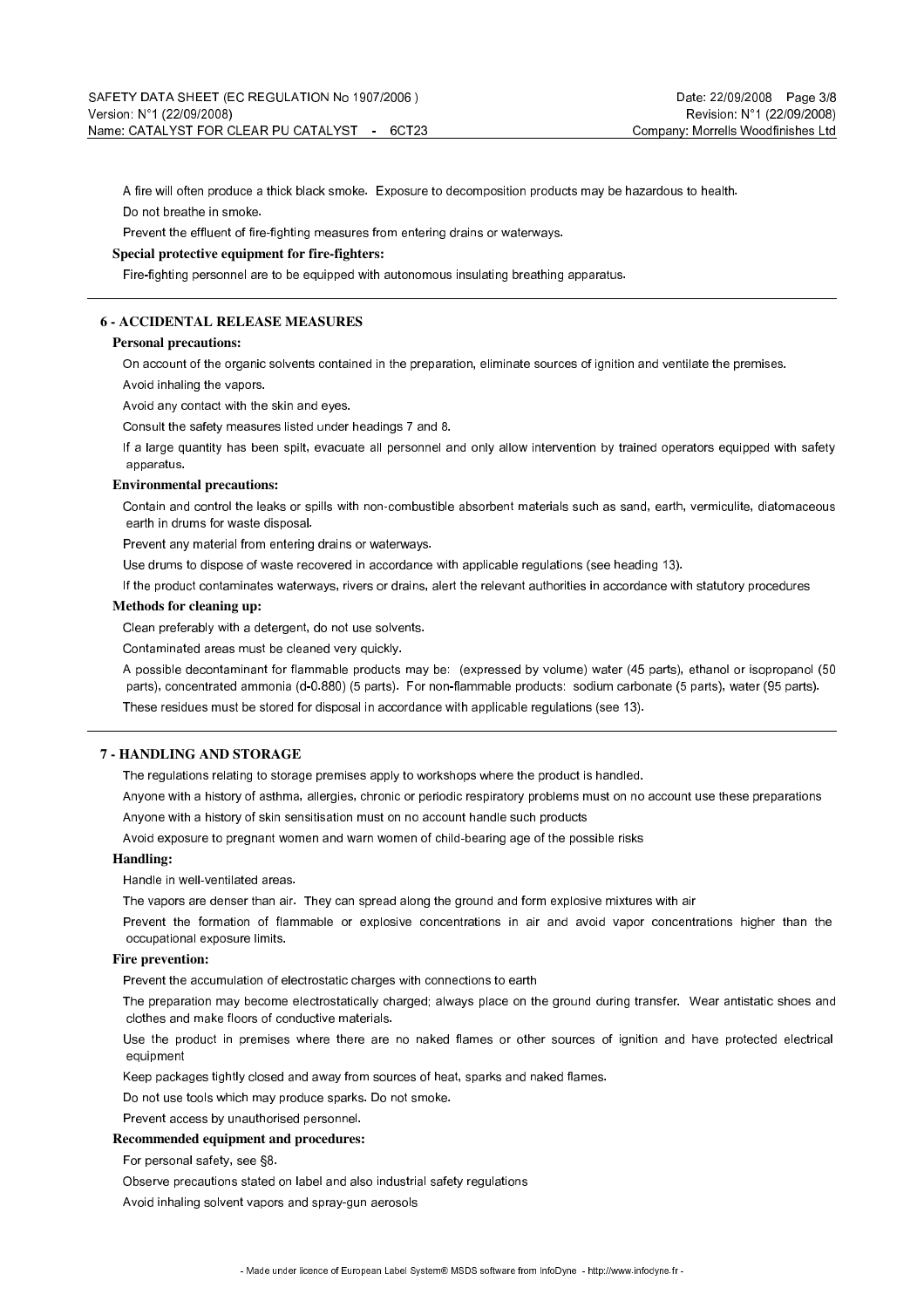Avoid exposure - obtain special instructions before use.

Packages which have been opened must be reclosed carefully and stored in an upright position

Avoid inhaling vapors. Carry out any industrial operation which may give rise to this in a sealed apparatus.

In all cases, recover emissions at source

Provide vapor extraction at the emission source and also general ventilation of the premises

Also provide breathing apparatus for certain short tasks of an exceptional nature and for emergency interventions

Where the personnel must carry out work in a booth, whether for spraying or otherwise, the ventilation may be inadequate to control particles and solvent vapors in every case.

It is therefore recommended that personnel wear masks with a compressed air supply during spraying operations until the concentration of particles and solvent vapors has fallen below the exposure limits.

In the case of paints, also avoid inhaling dust, particles and fumes during treatment of surfaces coated with this preparation by dry sand blasting or by heating operations (welding, soldering, cutting etc.)

Avoid contact of product with the skin and eyes

## **Prohibited equipment and procedures:**

Smoking, eating and drinking are prohibited in premises where the preparation is used

Never open the packages under pressure

## **Storage:**

Keep the container tightly closed in a dry, well-ventilated place

Keep away from all sources of ignition - do not smoke.

Keep well away from all sources of ignition, heat and direct sunlight

The floor must be impermeable and form a collecting basin so that, in the event of an accidental spillage, the liquid cannot spread beyond this area.

## **8 - EXPOSURE CONTROLS/PERSONAL PROTECTION**



Use personal protection equipment as per Directive 89/686/EEC.

Anyone with a history of skin sensitisation, asthma, allergies, chronic or periodic respiratory problems must on no account use these preparations

## **Technical measures:**

Ensure adequate ventilation, if possible with extractor fans at work posts and appropriate general extraction.

Check the atmosphere periodically.

If this ventilation is insufficient to maintain the concentration of vapors below the exposure limits, wear breathing apparatus

## **Exposure limit values (2003-2006):**

| UK/WELS    | TWA:                  | STEL:           | Ceiling: | Definition: | Criterion: |
|------------|-----------------------|-----------------|----------|-------------|------------|
| 26471 62 5 | $0.02$ mg/m $3$       | $0.07$ mg/m $3$ |          |             |            |
| 123-86-4   | $150$ ppm             | $200$ ppm       |          |             |            |
| 141-78-6   | $200$ ppm             | 400 ppm         |          |             |            |
| 78 93 3    | $200$ ppm             | 300 ppm         |          |             |            |
| 108-88-3   | 50 ppm                | $150$ ppm       |          |             |            |
| UK/MEL     | TWA:                  | STEL:           | Ceiling: | Definition: | Criterion: |
| 26471 62 5 | $0.02 \text{ mq/m}$ 3 | $0.07$ mg/m $3$ |          |             |            |
| UK/OES     | TWA:                  | STEL:           | Ceiling: | Definition: | Criterion: |
| 123-86-4   | $150$ ppm             | 200 ppm         |          |             |            |
| 141-78-6   | $200$ ppm             | 400 ppm         |          |             |            |
| 78 93 3    | $200$ ppm             | 300 ppm         |          |             |            |
| 108-88-3   | 50 ppm                | $150$ ppm       |          |             |            |

## **Respiratory protection:**

With this preparation, avoid in particular any inhalation of vapors.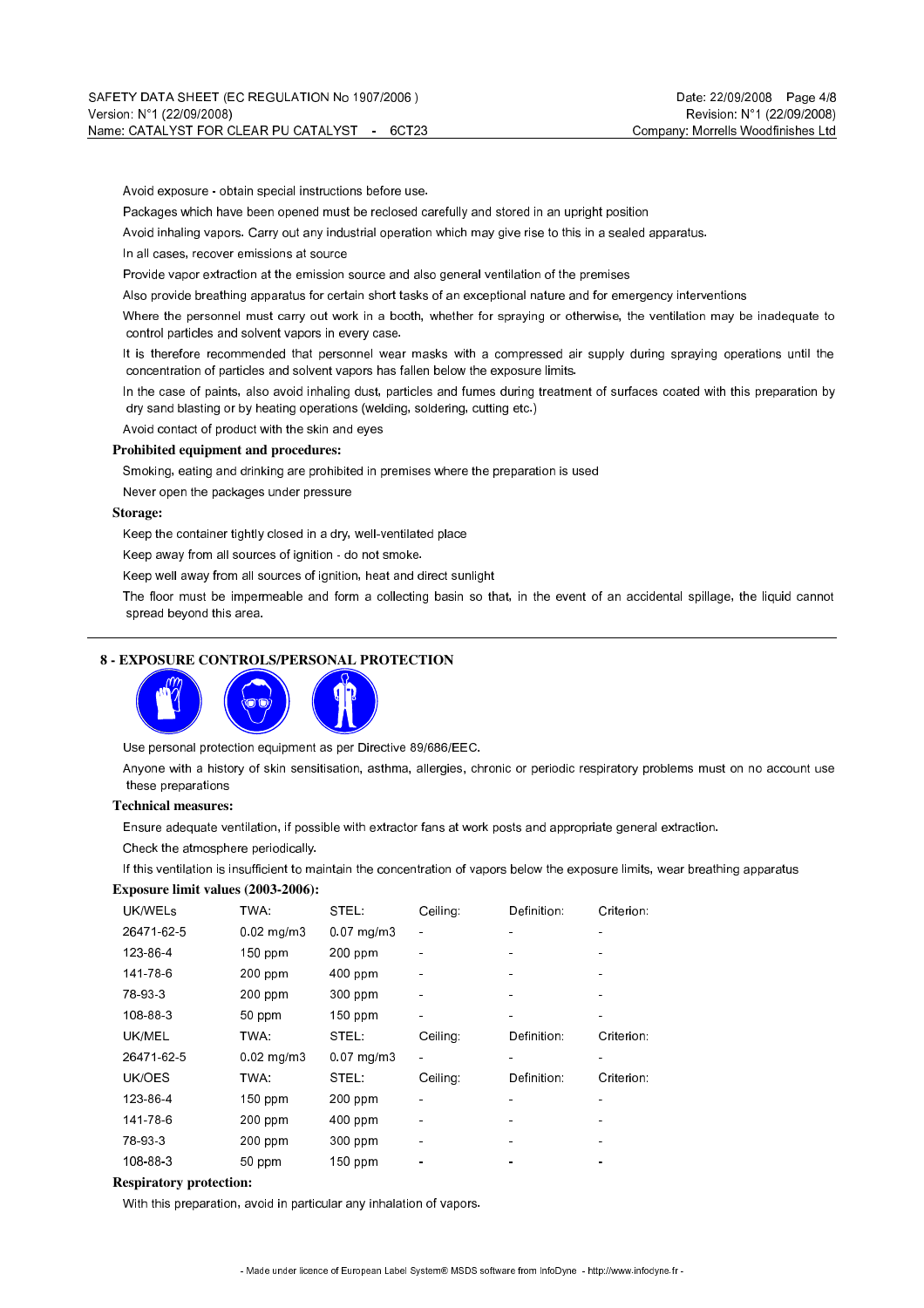## Anti-aerosol filters

P2 (white)

Anti-gas filters :

A2 (brown)

### **Hand protection:**

Protective creams may be used for exposed skin, but they should not be applied after contact with the product. In the event of prolonged or repeated contact with the hands, use appropriate gloves.

Type of gloves recommended :

PVA (polyvinylalcohol)

**Eye and face protection:**

Avoid contact with eyes.

Wear safety goggles.

Provide eye washes in workshops where the product is constantly handled

#### **Skin protection:**

Wear antistatic clothing made of natural fibre or synthetic fibre resistant to high temperatures.

After contact with the product, any contaminated part of the body shall be washed

For further information, see § 11 of S.D.S. - Toxicological information.

## **9 - PHYSICAL AND CHEMICAL PROPERTIES**

| <b>General information:</b>                             |                            |
|---------------------------------------------------------|----------------------------|
| Physical state:                                         | viscous liquid             |
| Important health, safety and environmental information: |                            |
| pH of the substance or preparation:                     | neutral.                   |
| When a pH measure is possible, it has a value of:       | not stated.                |
| Boiling point/boiling range:                            | not specified.             |
| Flash point interval:                                   | Flash point: $\leq$ 21 °C. |
| Flash point:                                            | $-4.00 °C$                 |
| vapour pressure:                                        | Below 110 kPa (1.10 bar).  |
| Density:                                                | >1                         |
| water solubility:                                       | Insoluble.                 |
| <b>Other information:</b>                               |                            |
| metting point/metting range.                            | not specified.             |
| Self-ignition temperature:                              | not specified.             |
| Decomposition point/decomposition range:                | not specified.             |
| $VOC$ $(q/l)$ :                                         | 703                        |
|                                                         |                            |

## **10 - STABILITY AND REACTIVITY**

When exposed to high temperatures, the preparation may release dangerous decomposition products such as carbon monoxide and dioxide, smoke and nitrogen oxide

It may also release hydrogen cyanide, amines and alcohols.

Keep away from oxidising agents and strongly acidic or basic materials to avoid exothermic reactions

Exothermic reactions occur with amines and alcohols. The preparations react slowly with water and give off carbonic gas which may produce pressure increases in closed packages

Any apparatus likely to produce a flame or to have a metallic surface at high temperature (burners, electric arcs, furnaces etc.) must not be allowed on the premises.

## **11 - TOXICOLOGICAL INFORMATION**

No data is available regarding the preparation itself.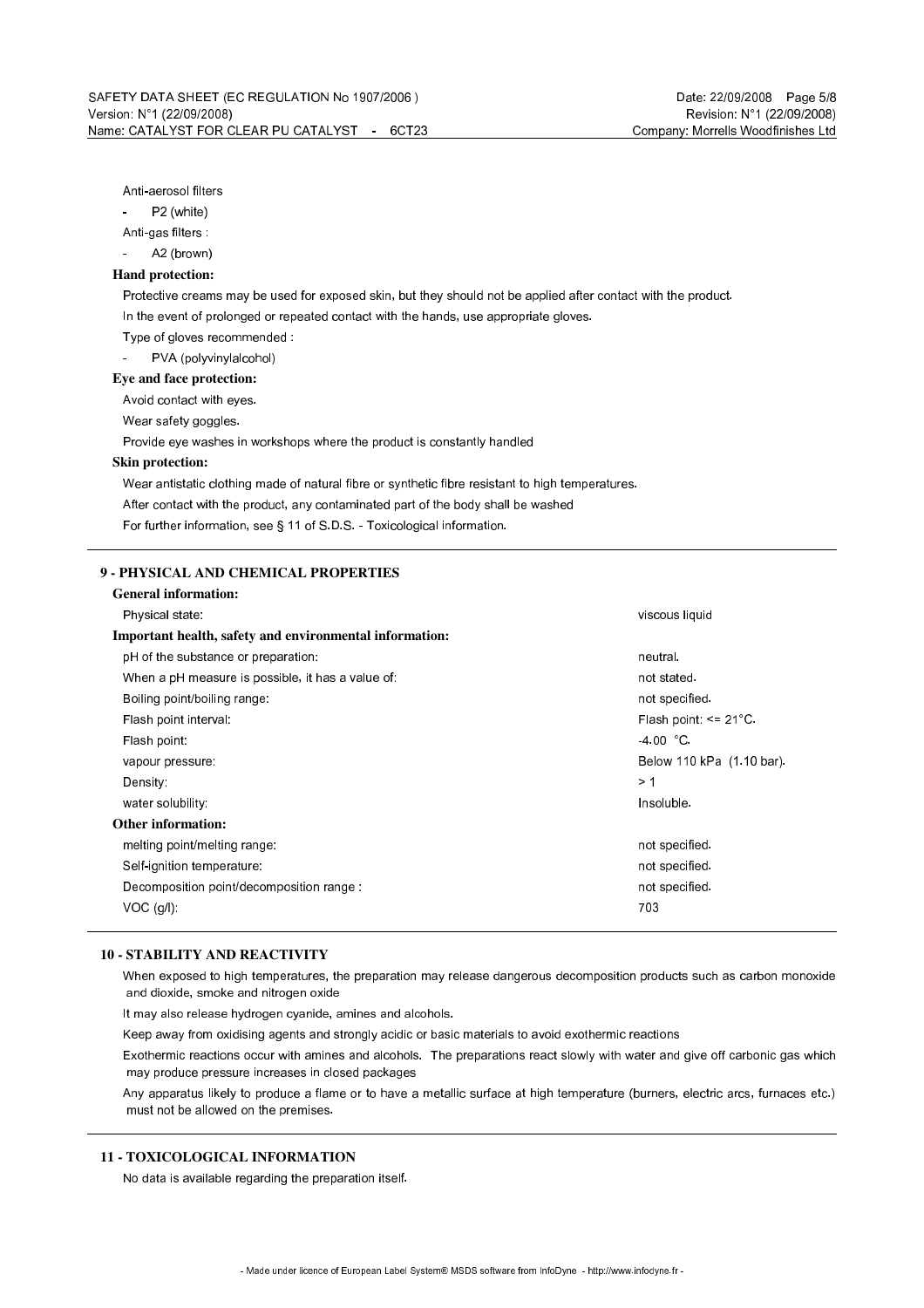Exposure to vapors from solvents contained in the preparation beyond the exposure limits stated may produce effects harmful to health, such as:

Irritation of mucous membrane and respiratory system, kidneys, liver and central nervous system.

Symptoms produced will include headaches, numbness, dizziness, fatigue, muscular asthenia and, in extreme cases, loss of consciousness.

Prolonged or repeated contact with the preparation may strip the skin of its natural oil and thus cause non-allergic dermatitis on contact and absorption through the epidermis.

Splashes in the eyes may cause irritation and reversible damage

It is generally agreed that substances contained are likely to cause the appearance of major lesions which persist for at least twenty-four hours after application to the eye of an animal

and are likely to cause significant irritation which lasts for at least twenty four hours after application to the healthy, unbroken skin of an animal for a period of up to 4 hours.

It is generally agreed that substances contained are likely to cause, among certain predisposed subjects, a sensitisation reaction in the event of inhalation and exposure to the skin.

Based on the properties of isocyanates and taking into account toxicological data for similar preparations, this preparation may cause irritation and/or sensitisation of the respiratory system.

It may also lead to asthma, respiratory problems and angina

Those susceptible may display asthmatic symptoms when exposed to atmospheres with an isocyanate concentration well below those of the VLE: exposure limits.

Repeated exposure may cause permanent respiratory problems.

It is generally agreed that substances contained are likely to cause category 3 teratogenic effects.

#### **Other data:**

CAS 108-88-3 : IARC Group 3 (The agent is not classifiable as to its carcinogenicity to humans).

CAS 26471-62-5 : IARC Group 2B (The agent is possibly carcinogenic to humans)

#### **12 - ECOLOGICAL INFORMATION**

No ecological data on the product itself is available.

The product must not be allowed to run into drains or waterways.

#### **Other adverse effects:**

Germany: WGK 2 (VwVwS vom 17/05/99, KBws)

#### **13 - DISPOSAL CONSIDERATIONS**

Do not pour into drains or waterways.

#### **Waste:**

Recycle or dispose of waste in compliance with current legislation, preferably via a certified collector or company.

Do not contaminate the ground or water with waste, do not dispose of waste into the environment.

### **Soiled packaging:**

Empty container completely. Keep label(s) on container.

Give to a certified disposal contractor.

## **14 - TRANSPORT INFORMATION**

Transport product in compliance with provisions of the ADR for road, RID for rail, IMDG for sea and ICAO/IATA for air transport (ADR 2007 - IMDG 2006 - ICAO/IATA 2007).

UN1263=PAINT (including paint, lacquer, enamel, stain, shellac, varnish, polish, liquid filler and liquid lacquer base) or PAINT RELATED MATERIAL (including paint thinning and reducing compound)

ADR/RID Class Code Pack gr. Label Ident. LQ Provis.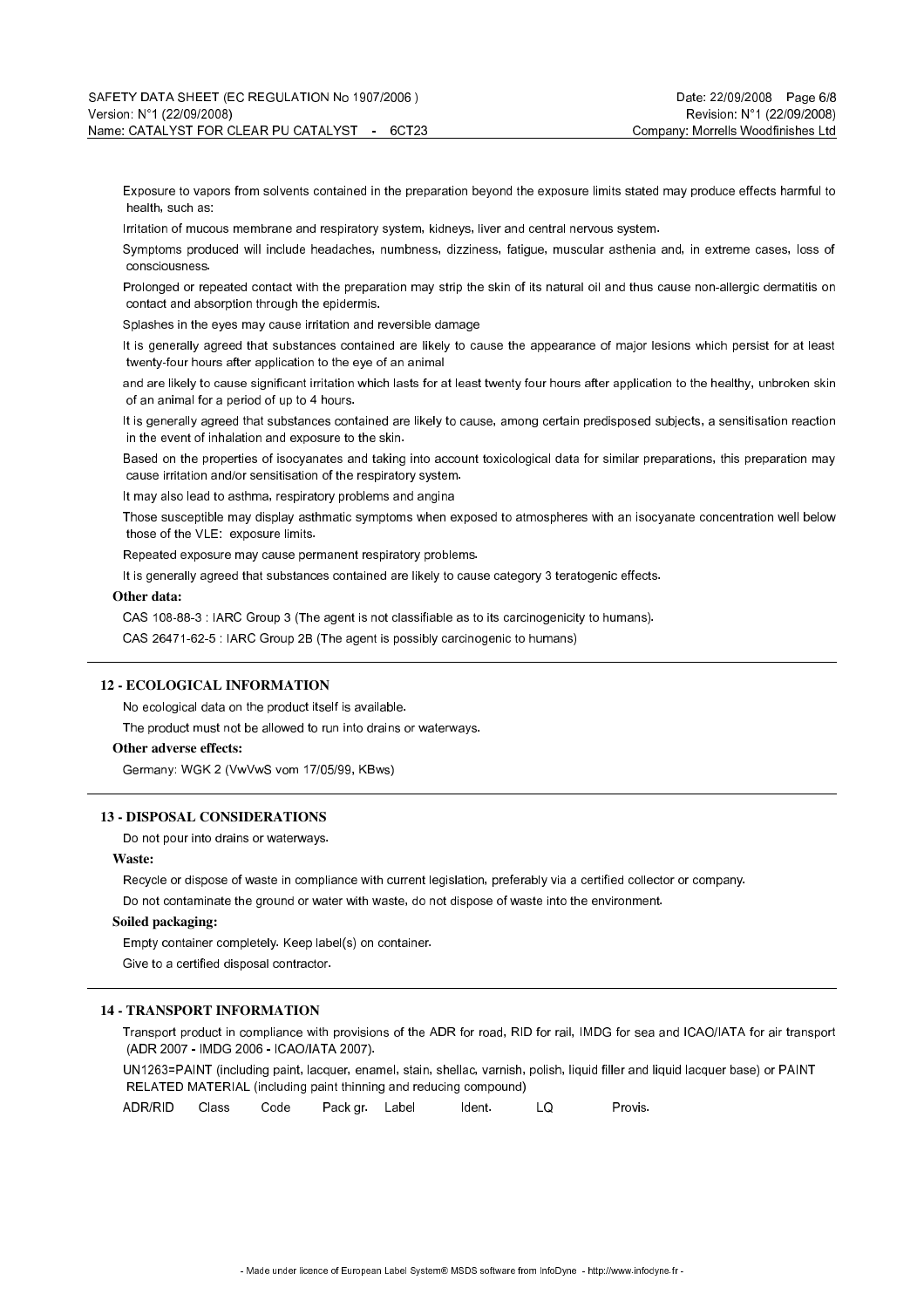| 业<br>3      | 3     | F <sub>1</sub>   | $\mathbf{I}$  | 3              | 33             | LQ6            | 163 640D 650   |                |
|-------------|-------|------------------|---------------|----------------|----------------|----------------|----------------|----------------|
| <b>IMDG</b> | Class | $2^{\circ}$ Labe | Pack gr       | LQ             | <b>EMS</b>     | <b>Provis</b>  |                |                |
|             | 3     | ٠                | $\mathbf{I}$  | 5 <sub>L</sub> | F.E.S.E        | 163 944        |                |                |
| <b>IATA</b> | Class | $2^{\circ}$ Labe | Pack gr       | Passager       | Passager       | Cargo          | Cargo          | note           |
|             | 3     | $\sim$           | $\mathbf{I}$  | 305            | 5L             | 307            | 60 L           | A3 A72         |
|             | 3     | $\sim$           | $\mathbf{II}$ | Y305           | 1 <sub>L</sub> | $\blacksquare$ | $\blacksquare$ | $\blacksquare$ |

## **15 - REGULATORY INFORMATION**

This preparation was classified in compliance with the directive known as <All preparations> 1999/45/EC and its adaptations In addition directive 2004/73/EC with the 29° adaptation of directive 67/548/EEC (Hazardous substances) have been taken into account.

Contains compounds with an isocyanate base - refer to the information supplied by the manufacturer. This information is found on this safety data sheet

#### **Preparation classification:**



**Contains:** 203-625-9 TOLUENE 247-722-4 M-TOLYLIDENE DIISOCYANATE AROMATIC POLYISOCYANATE **Particular hazards associated with the preparation and safety recommendations:** R 42/43 May cause sensitization by inhalation and skin contact. R 36/38 **Initially 1** Initialing to eyes and skin. R 20 **Harmful by inhalation.** R 48/20 Harmful: danger of serious damage to health by prolonged exposure through inhalation. R 11 **Highly flammable.** R 63 Possible risk of harm to the unborn child. Contains isocyanates. See information supplied by the manufacturer. For professional use only. S 23 Do not breathe gas/fumes/vapour/spray (appropriate wording to be specified by the manufacturer). S 36/37 Wear suitable protective clothing and gloves. S 45 **In case of accident or if you feel unwell, seek medical advice immediately (show the label**  where possible). S 16 S 16 Keep away from sources of ignition - No smoking. S 26 **In case of contact with eyes, rinse immediately with plenty of water and seek medical advice.** S 38 **In case of insufficient ventilation, wear suitable respiratory equipment.** S 9 Keep container in a well-ventilated place. Product submitted to restrictions on the marketing and use: see Directive 76/769/EEC and its ensuing adaptations. **Particular provisions:**

Product not to be sold to the general public. (Dir 76/769/EC) - For professional use only. Germany: WGK 2 (VwVwS vom 17/05/99, KBws)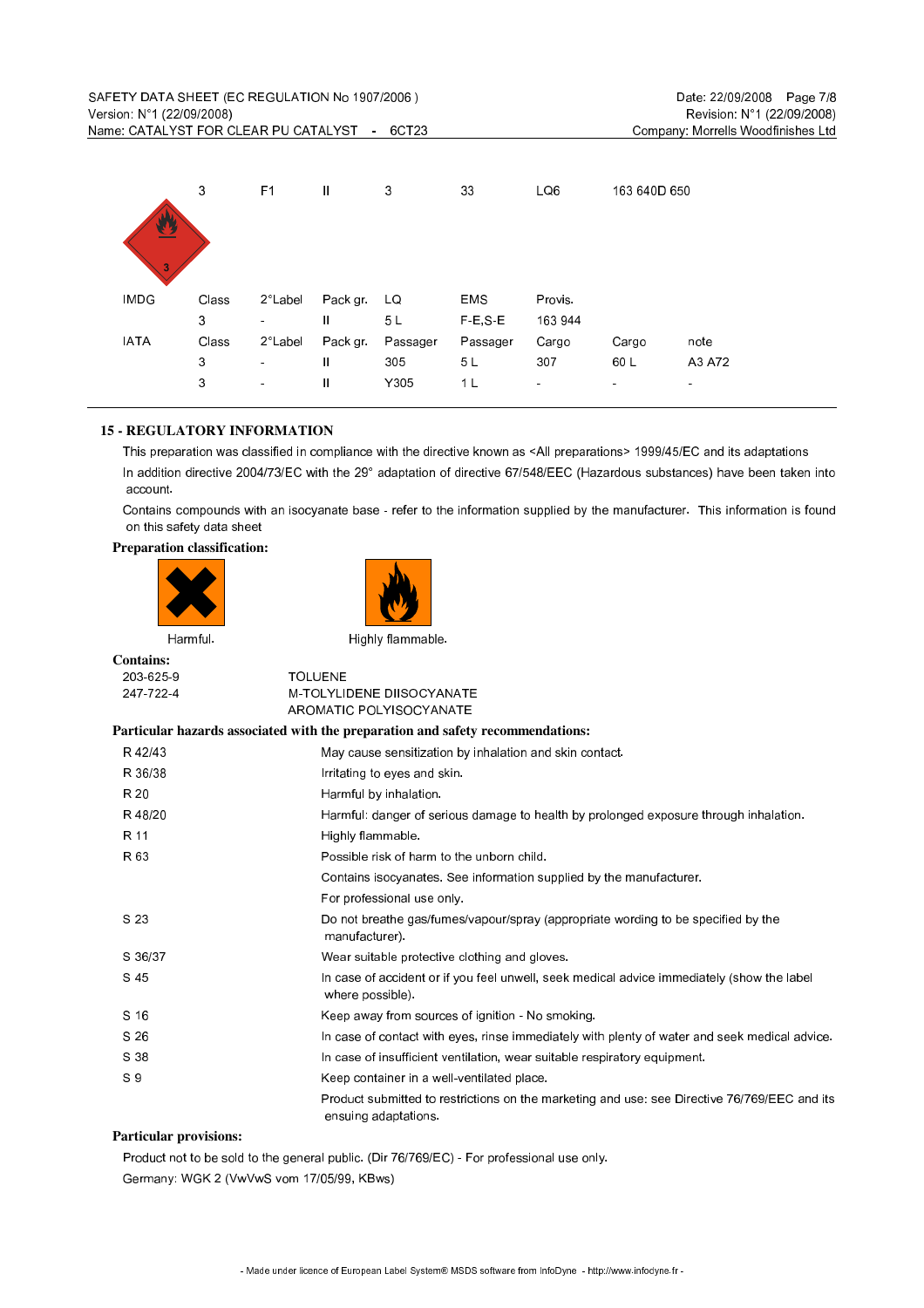## **16 - OTHER INFORMATION**

Since the user's working conditions are not known by us, the information supplied on this safety data sheet is based on our current level of knowledge and on national and community regulations.

The product must not be used for any purposes other than those specified under heading 1 without first obtaining written handling instructions.

It is at all times the responsibility of the user to take all necessary measures to comply with legal requirements and local regulations.

The information given on this safety data sheet must be regarded as a description of the safety requirements relating to our product and not a guarantee of its properties

## **Full text of risk phrases appearing in section 3:**

| R 10       | Flammable.                                                                                      |
|------------|-------------------------------------------------------------------------------------------------|
| R 11       | Highly flammable.                                                                               |
| R 26       | Very toxic by inhalation.                                                                       |
| R 36       | Imitating to eyes.                                                                              |
| R 36/37/38 | Initiating to eyes, respiratory system and skin.                                                |
| R 38       | Imitating to skin.                                                                              |
| R 40 C3    | Limited evidence of a carcinogenic effect                                                       |
| R 42/43    | May cause sensitization by inhalation and skin contact.                                         |
| R 43       | May cause sensitisation by skin contact                                                         |
| R48/20     | Harmful: danger of serious damage to health by prolonged exposure through inhalation.           |
| R 52/53    | Harmful to aquatic organisms, may cause long-term adverse effects in the aquatic<br>environment |
| R 63 G3    | Possible risk of harm to the unborn child.                                                      |
| R 65       | Harmful: may cause lung damage if swallowed.                                                    |
| R 66       | Repeated exposure may cause skin dryness or cracking.                                           |
| R 67       | Vapours may cause drowsiness and dizziness.                                                     |